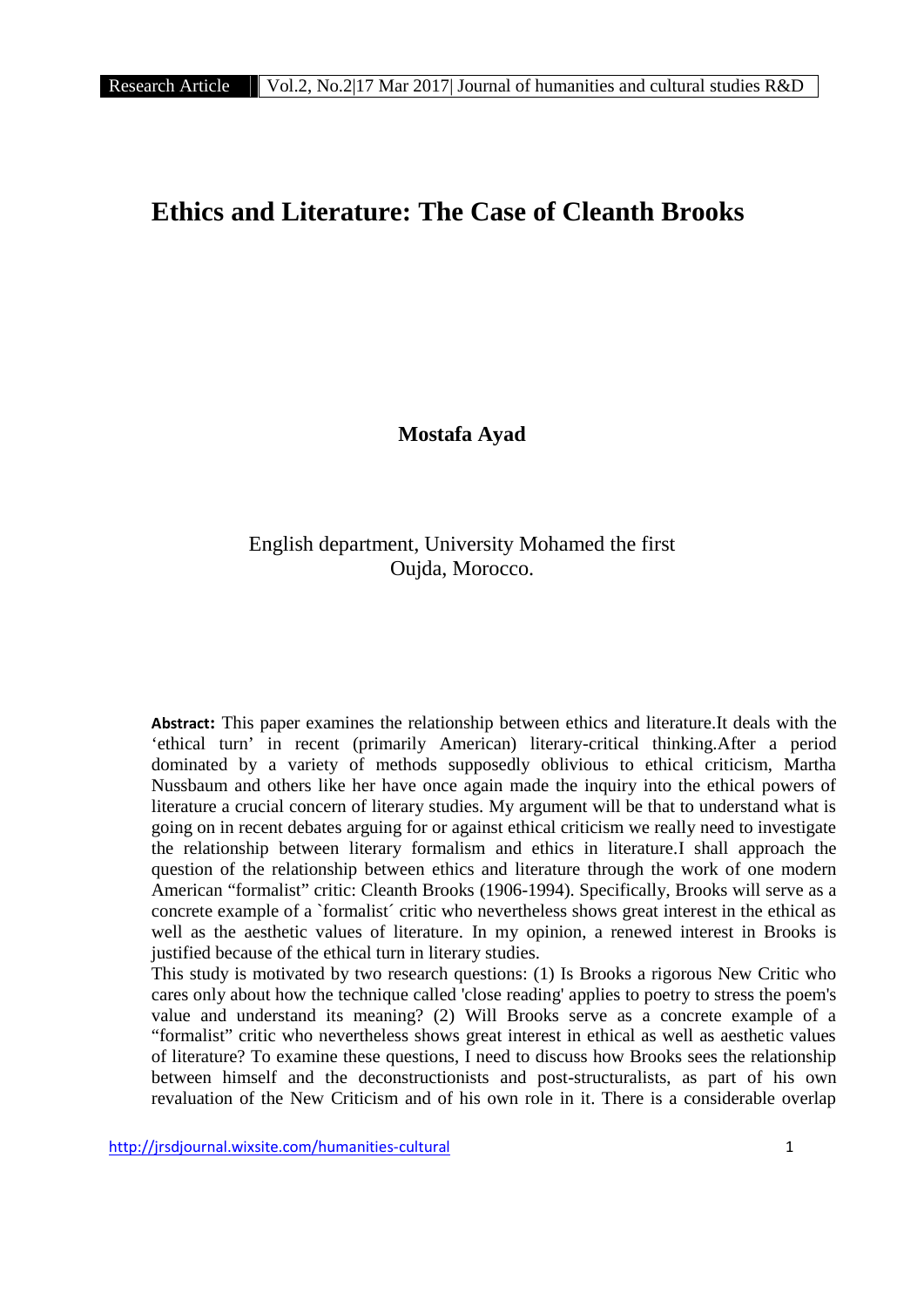between the technique of reading poetry most commonly associated with New Criticism and the ethics of reading literature. This connection, however, is not always easily traceable.

**Key concepts:** ethics, literature, New Criticism, ethical criticism, , "formalist textual" approach to literature, close reading, post-structuralists, American deconstructionists, Cleanth Brooks, cultural crisis, Christian approach to literature….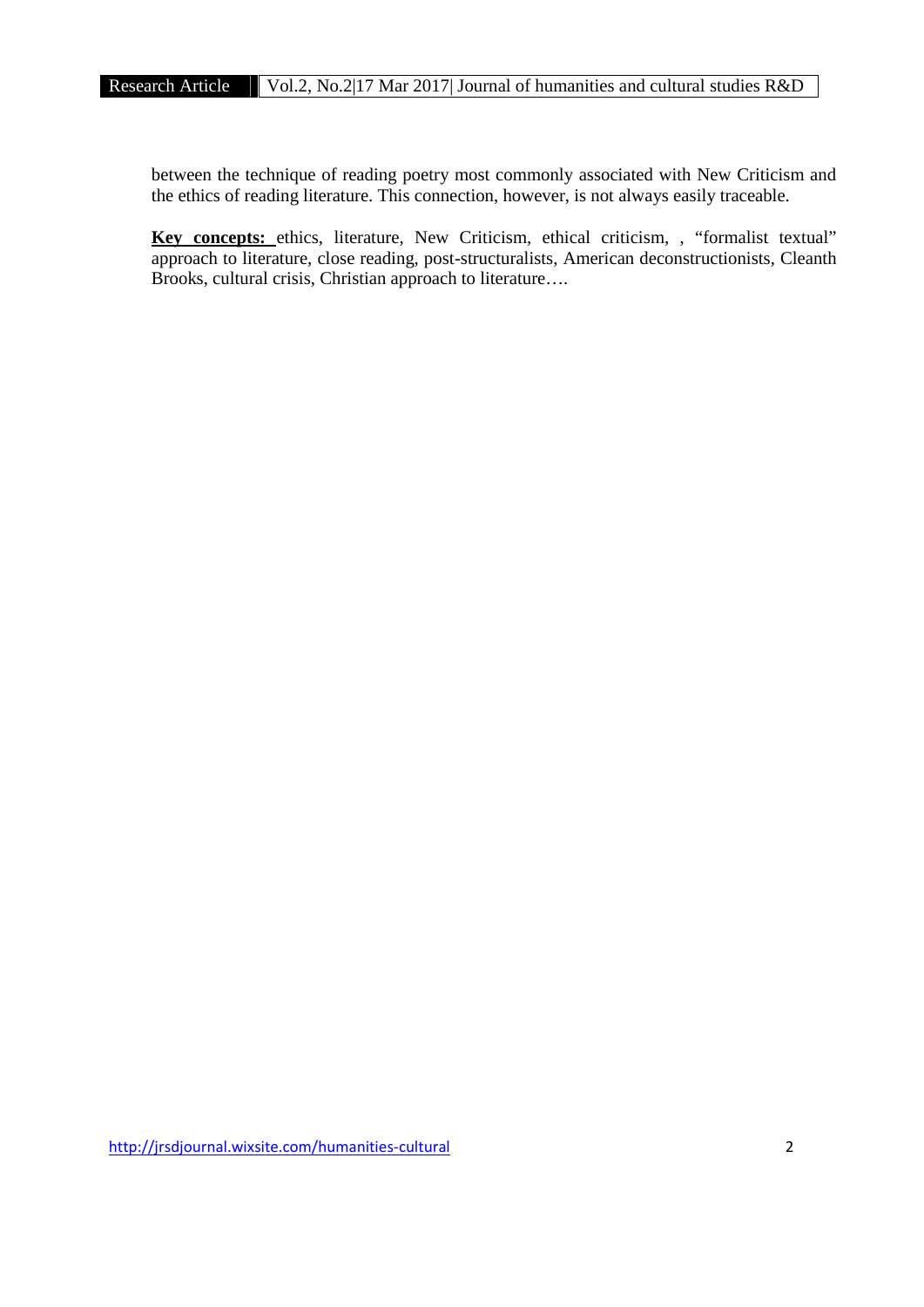Notable new publications on the value and relevance of ethical criticism began in the late 1980s both in literary criticism and also in works of philosophy. In philosophy, Martha Nussbaum, Alasdair McIntyre, and John McDowell are only a few among recent philosophers who have attempted to link moral philosophical discussions to literary theory and the ethics of reading literature. Much of their work responds to one major concern: the ability of literature, and especially fiction, to foster ethical theory.But the main first figures who are of capital influence to shape this new ethical criticism are Martha Nussbaum and Wayne C. Booth by their famous successive published works. Marshal W. Gregory cited some of the famous and crucial publications that marked the beginning of the ethical return in literary studies. As he put it:

> In 1986 Nussbaum published *The Fragility of Goodness: Luck and Ethics in Greek Tragedy and Philosophy*, followed in 1988 by Wayne Booth's magisterial *The Company We Keep: An Ethics of Fiction*, followed two years later (1990) by another important Nussbaum book, *Love's Knowledge: Essays on Philosophy and Literature*. Two years later, in 1992, Frederick Crews published *The Critics Bear It Away*, which received much attention as a scorching attack on postmodernist inconsistencies and weaknesses" (Gregory 2010: 280).

These publications, and others, Gregory maintains, "create a strong case against postmodernist assumptions", and they mark "a strong case for the intrinsic importance of ethics to human beings (*Ibid*.281). They all stimulate a new way of thinking about ethics in relation to literature and narrative. According to Gregory; the renewed ethical criticism during the first decade of the 21st century, "is expanding as the credibility of postmodernism is shrinking" Gregory 2010: 278).

As Richard J. Bernstein notes, Postmodernity is "slippery, vague, and ambiguous." (Bernstein 1991: 11) That is why it should be treated with much caution. My use of the term postmodernism here is limited to literary theory. More specifically, I focus here on the question of postmodernism and ethics in the north-American literary criticism. Gregory prefers "to use 'postmodernism' as a catch-all term for most of the critical approaches that dominated discourse during what many call, looking back, the 'turn to theory'. (Gregory 2010: 274) In theory, "there is a group of French intellectuals who are usually mentioned as central or original to postmodernism: Michel Foucault, Jacques Derrida, Gilles Deleuze, Jean- Francois Lyotard, and Jacques Lacan." (Dahlern 2012: 35)

Jean-Francois Lyotard's *The Post-Modem Condition* (1979) "has introduced the topic of postmodernity to a greater audience and has given much cause for controversy by his definition of the term." (Ibid. 45) The term post-modernism, writes Lyotard "is in current use on the American continent among sociologists and critics; it designates the state of our culture following the transformations which, since the end of the nineteenth century, have altered the game rules for science, literature, and the arts"(Lyotard 1984: xxiii). In the United States, writesNina Dahlern, "it is usually thought to have had its (postmodernism) heyday with writers like Thomas Pynchon, Donald Barthelme, and John Barth in the period of the 1970s to the 1980s" (Dahlern 2012: 33). In US culture, Rivkin and Ryan explain, "the term "Post- Modernism"[…] "had been used to describe a self-reflexive style of writing that broke with standard literary conventions." (Rivkin and Ryan 2004: 257) Lyotard "borrowed the term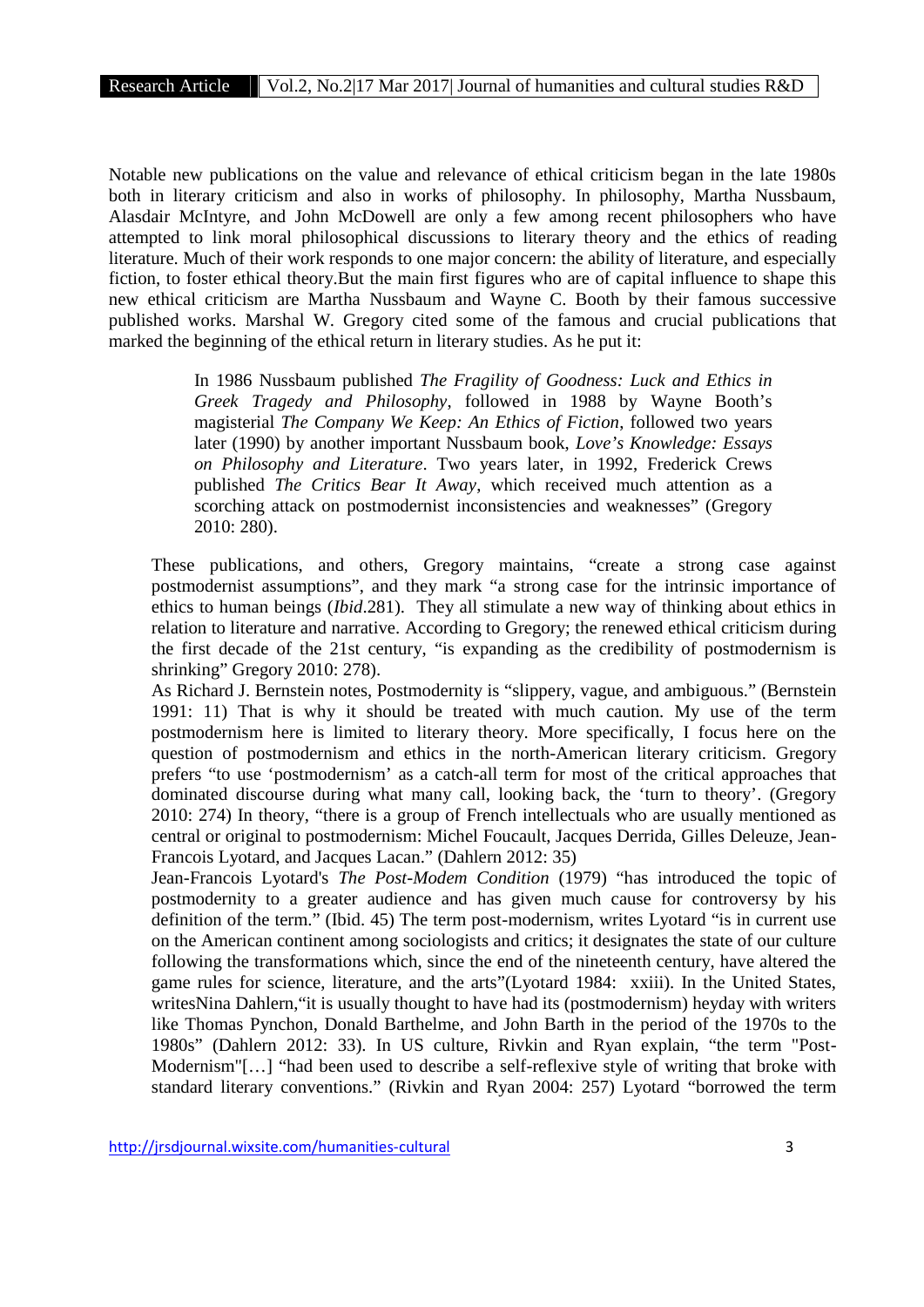"Post-Modernism" from US culture […]Almost immediately, "Post-modernism" began to be applied to both the contemporary era and to Post-structuralism" (*Ibid*.257).

From the 1930s to the 1980s a variety of methods, apparently unfamiliar to ethical criticism, had dominated the literary scene. As Gregory put it, "throughout the 20th century [...] new ideas from all across Europe and America […] swept ethical criticism away […] At the academic and professional levels ethical criticism was killed, crushed, *and* annihilated" (Gregory2010:273-74). From "a clearly Anglo-North-American perspective" (*Ibid*.273) he "presents a historical account that aims to explain the various circumstances that "swept ethical criticism away" (*Ibid*.273). Vincent B. Leitch asserted in "Taboo and Critique: Literary Criticism and Ethics," that ever since the 1930s "a certain taboo on 'ethical criticism' [...] ha[d] existed in American Academic literary circles" (Leitch 1988: 47). Gregory upholds that 20th-century 'theory' is responsible for the fall of ethical criticism. He refers to

such movements and theories as modernism, logical positivism, the writings of Karl Marx, the cultural aftermath of World Wars One and Two, the 20th century elevation of scientific knowledge over humanistic inquiry, New Criticism, post-colonial studies, Freudianism, deconstruction, the work of Michel Foucault, anthropological relativism, changing views of human nature, and, finally, changing notions of truth (*Ibid.*274-75).

While enumerating various theoretical movements, Gregory specifically notes 'New Criticism' and 'postmodernism' as critical approaches that "did more than merely discredit ethical criticism of the arts; they tended to discredit ethics as a general human enterprise" (*Ibid*. 274). Much later, in the essay "What I believe and Why" - published in the *Minnesota Review* in 2009 - Leitch explained that in "Taboo and critique"

I outlined my own project of cultural critique, fusing post-structuralism with post-Marxist cultural studies. First, I criticized the taboo on extrinsic criticism promulgated by the American New Critics and tacitly conveyed to me by most of my professors. Second, I sketched my own program by working through faults with the 1980s critical projects of Wayne Booth (liberal pluralism), Robert Scholes (structuralism), and J. Hillis Miller (conservative deconstruction), all major critical voices of the time. Where the New Critics focused on the literary text as an autonomous aesthetic object and explicitly forbade critics from linking it with society, history, psychology, economics, politics, or ethics, cultural critics of all stripes, myself included, accepted and affirmed such links. (Leitch 2014: 1)

Sharing almost the same opinion; Leitch and Gregory charged postmodern thinking and American New Criticism "of turning *their* back on ethics" (Tammy and Adia 2014: 199– 218).

Both moral philosophers (who connect ethical theory to literary studies), and ethical critics (who defend a return to ethical concerns in literature) have viewed Anglo-American variations on Formalism with suspicion. They often cast, at least in the United States, New Criticism together with more recent literary theories such as deconstruction and post-structuralism as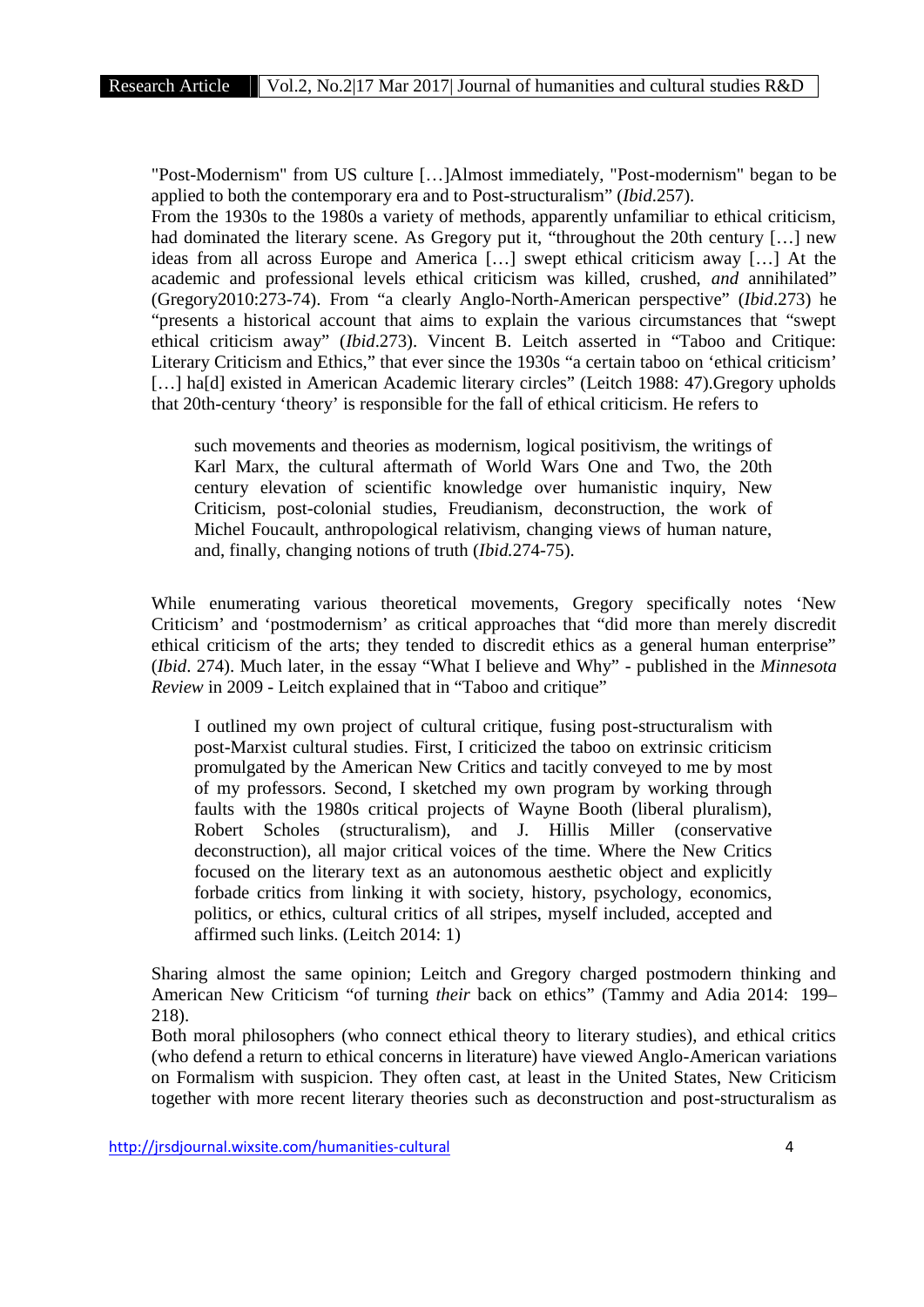responsible for promoting a practice of reading and interpretation that is oblivious to ethical concerns in literary studies.

As they sometimes appear to be used, post-structuralism and deconstruction are two movements which riposte to the belief characteristic of structuralist thought. In early twentieth century Saussure's linguistic study contributed to the development of structuralism and put up a method of interpretations of literary texts. According to Jonathan Culler, "[i]n the 1960s and 1970s French structuralism had energized the study of literature as a cultural practice and mode of signification and representation, stressing its self-reflexivity, granting a pivotal role to avant-garde literature (Culler 1981: p xiv).Starting in the 1960s,structuralism"[b]y utilizing the techniques, methodologies, and vocabulary of linguistics…provides a scientific view of how we achieve meaning not only in literary works but in all forms of communication and social behavior. (Bresslers, 1994: 88). Culler makes us understand better this overwhelming interest in structuralism. As he put it:

One important feature of literary criticism in recent years has been the growth of interest in signs and their modes of signification. In the early 1960s Roland Barthes informed readers who were interested in the latest intellectual fashion that the way to recognize a structuralist was by a certain vocabulary of signification: look for significant and signifié or syntagmatic and paradigmatic; by these signs shall ye know them. … today, doubtless because of the proselytizing activity of structuralists themselves, this vocabulary has grown common. Signifier and signified are no longer reliable signs of a particular theoretical commitment. They appear in a range of critical and interpretive writings and even in works of literary history. The activity of criticism has become bound up with the sign and the debates of literary theory bear upon the possibility of mastering it. (Culler 1981: Vii)

Post-structuralism do not believe in the stability of the sign and its structure. As Robert Young puts it:

Post-structuralism, then, involves a shift from meaning to staging, or from the signified to the signifier…. In brief, it may be said that poststructuralism fractures the serene unity of the stable sign and the unified subject. In this respect, the 'theoretical' reference points of post-structuralism can be best mapped via the work of Foucault, Lacan and Derrida, who in different ways have pushed structuralism to its limits and shown how its most radical premises open it up to its own deconstruction. (Robert Young 1981: 8)

Post-Structuralism is a reaction to structuralism. It refuses to see language as a stable, closed system. For post-structuralits, the poem or novel is no longer seen as a closed entity. Accordingly, literature is not an endless play of signifiers which can never be limited to a single center, essence, or meaning. Jacques Derrida's paper on "Structure, Sign, and Play in the Discourse of the Human Sciences" (delivered in 1966 at John Hopkins University) is seen as strong influence in the creation of post-structuralism. Derrida's critique of structuralism also foreshadowed the advent of deconstruction that--like post-structuralism--critiques the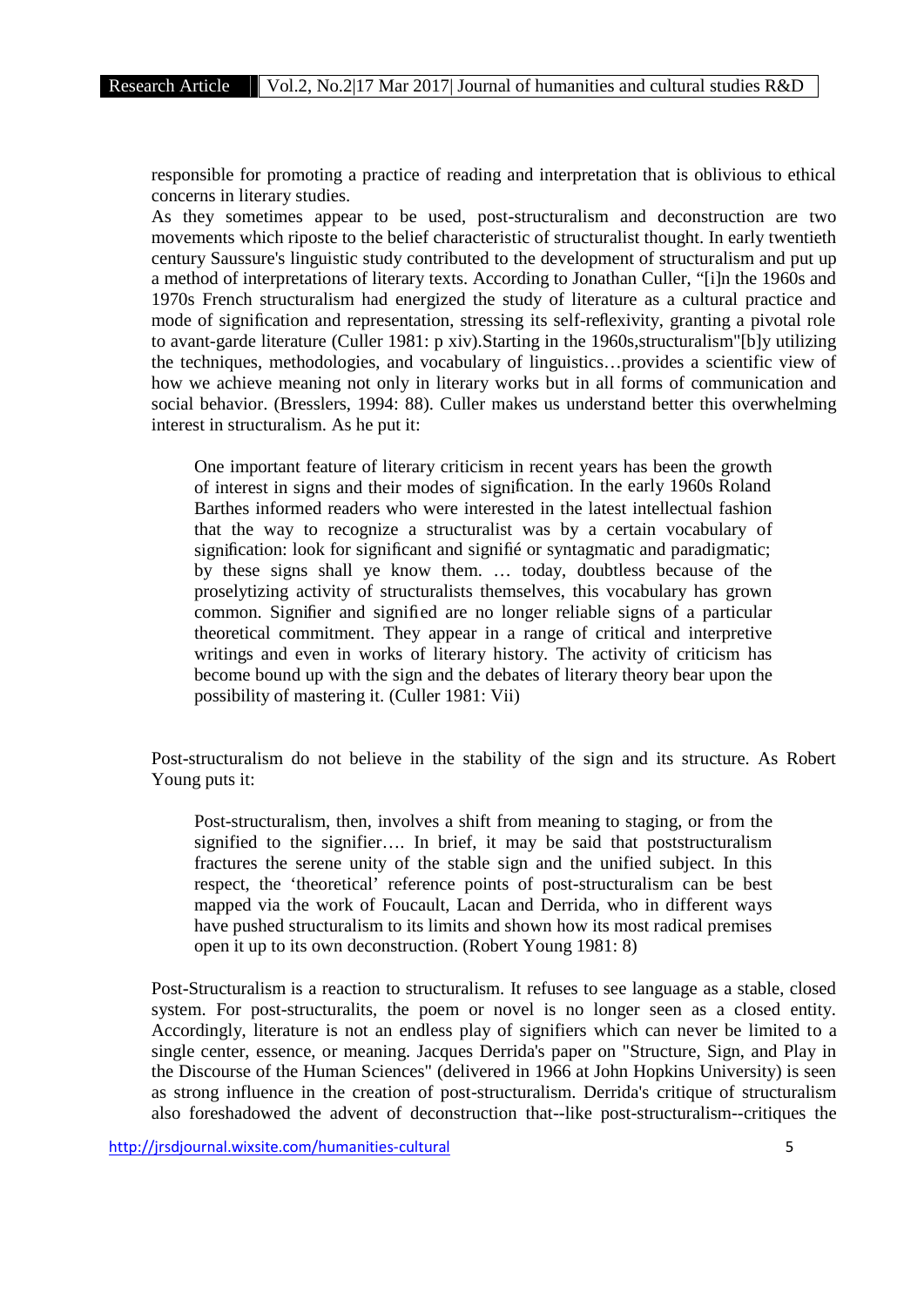notion of "origin" built into structuralism. In order to understand Derrida's repudiation of structuralism it is important to understand just what its weakness was that left it so opened to attack. One of the main reason is structuralism's claim to "science" its very aspiration towards certainty and rigor.

By detaching himself from the various philosophical movements and traditions that preceded him (phenomenology, existentialism, and structuralism), Derrida developed a method of thinking called "deconstruction" in the mid-1960s. Deconstruction in Derrida, generally seeks to uncover, and then to challenge, the various oppositions that dominated ways of thinking in Western tradition—presence/absence, speech/writing, and so forth. Deconstruction has two aspects: literary and philosophical. But to understand the literary aspect, the philosophical aspect should be well understood.

Deconstruction, Wellek tells us, "starts with the "death of the author", already formulated long ago by Roland Barthes" (Wellek in Jost 1990: 77). In mid-twentieth century, Roland Barthes continued and reacted to Saussure's methodology and developed a "structural analysis of narratives". (Barthes 1977: 79) His purpose was to question "the reality effect" of narratives. (Barthes 1989: 141). Barthes established a system of understanding narrative and discovering ' truth based on his theory of codes. He thinks of a literary text as a textile produced by weaving. (101-2) Barthes informs us that:

the text is not a line of words releasing a single 'theological' meaning (the message of an Author-God) but a multi-dimensional space in which a variety of writings, none of them original, blend and clash. The text is a tissue of quotations drawn from innumerable centers of culture" (Barthes 1977: 146).

His landmark essay, "The Death of Author," in his collection of essays *Image, Music, Text*, discusses the problematic concept of authorship. The essay demonstrates that an author is not simply a "person" but a socially and historically established subject. Barthes emphasizes that an author does not exist prior to or outside of language. In other words, it is writing that makes an author and not *vice versa*. "[T]he writer can only imitate a gesture that is always anterior, never original. His only power is to mix writings [...] in such a way as never to rest on any one of them" (146). Thus the author, in some ways, did not write the text. This is to say that Barthes puts the emphasis away from the subject who produces the work and focuses on the writing. As Barthes put it:

the space of writing is to be ranged over, not pierced; writing ceaselessly posits meaning ceaselessly to evaporate it, carrying out a systematic exemption of meaning. In precisely this way literature (it would be better from now on to say writing), by refusing to assign a 'secret', an ultimate meaning, to the text (and to the world as text), liberates what may be called an anti-theological activity, an activity that is truly revolutionary since to refuse to fix meaning is, in the end, to refuse God and his hypostases--reason, science, law. (― Roland Barthes, Image, Music, Text 147)

Then Barthes, as Wellek explains, "draws the consequences" (Wellek in Jost 1990: 78). According to Barthes, "once the Author is removed, the claim to decipher a text becomes quite futile" (Barthes 1977: 147). By giving "a text an Author", means in his view, "to impose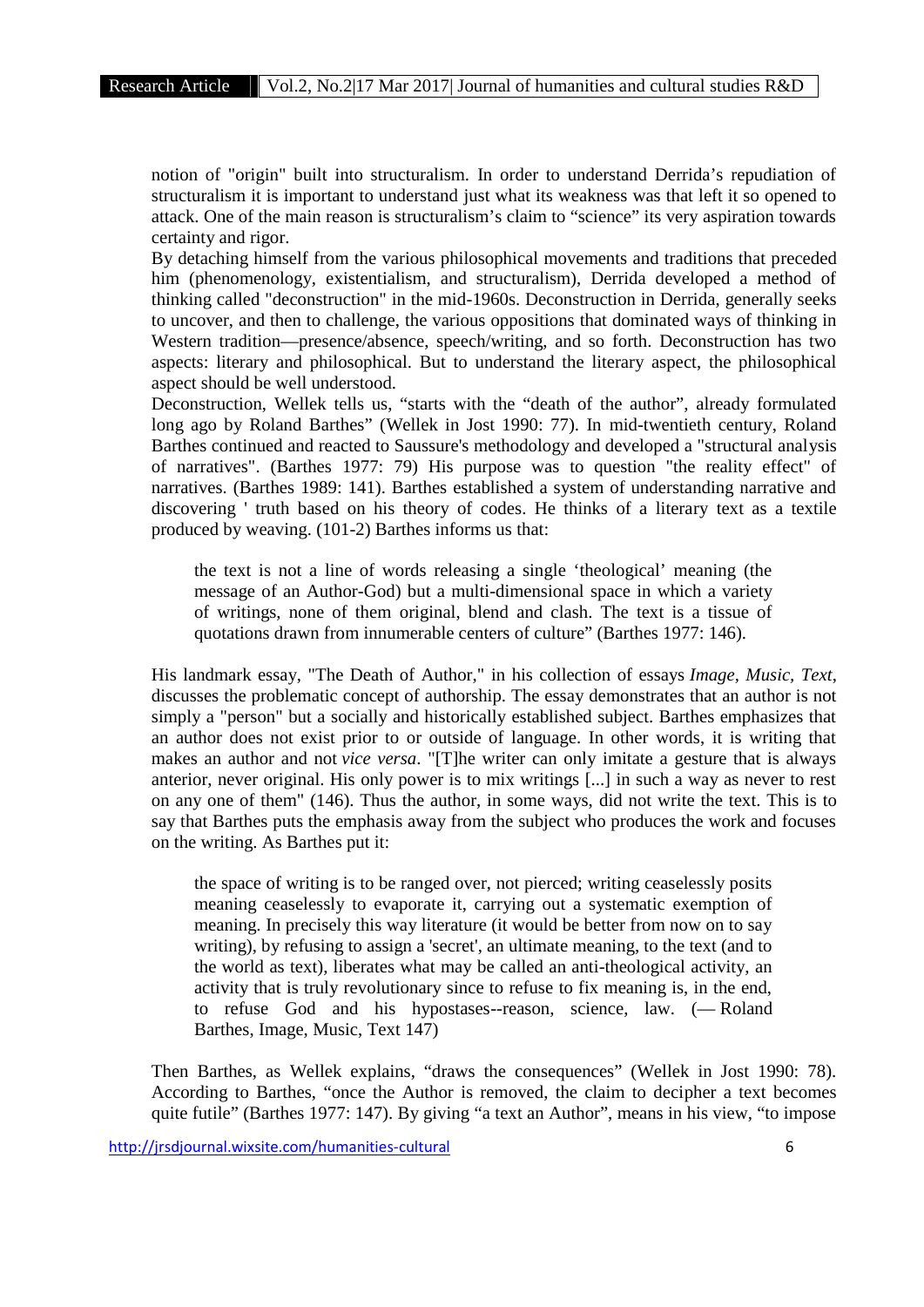a limit on the Text" (Barthes 1977: 146).The idea of the death of the author has to free up the text and reject to impose a limit on that text. With the death of the author there is in fact no origin, there remains only language to be dissevered. According to Barthes, "disconnection occurs, the voice loses its origin, the author enters into his own death, writing begins." (146). Barthes then describes writing as "the destruction of every voice, of every point of origin. Writing is that neutral, composite, oblique space where our subject slips away, the negative where all identity is lost, starting with the very identity of the body writing."(Barthes 1977: 142). According to Barthes, the absence of the author gives the reader more freedom to decipher meaning in a piece of literary work.

In his 1977 lecture "Signature, Event, Context", Derrida tackles the question of the death of the author; an issue which is linked to one of the main themes of his philosophy: the distinction between speech and writing (écriture). As the author; Derrida argues, is used as a source of the text, the same way speech is the source of writing. Henceforth, the author here represents speech. Therefore, according to Derrida, the absence of the author is an attempt to understand the very nature of the text. "A text" writes Derrida, "is not a text unless it hides from the first comer, from the first glance, the law of its composition and the rules of its game". (Derrida, 1981, p. 63.) Dissemination, translated by Barbara Johnson (London: Athlone Press. As a representation, writing; in Derrida's view, can be considered a center of meaning. Unlike Barthes, Derrida does not substitute the author with the reader. Derrida instead, returns to the author. Concerning Derrida's attitude towards "the author", Sean Burke shows that in practice the deconstruction forces Derrida to return to the author. (Burke Seán. 1992: 138-149.)

The fact that there is no author, no originality, no limit in a text, lets Derrida say that "Il n'y a pas de hors-texte" (Derrida 1967a: 227). "There is nothing outside of the text [there is no outside-text; il n'y a pas de hors-texte]" (Derrida 1997: 159); a statement, Wellek argues, "that denies the whole perceptual life of humanity" (Wellek 1990: 78). The statement "there is nothing outside of the text", Wellek argues, is explained and defended by Derrida's theory, "which says that there is nothing but writing17 (écriture) and that writing precedes speaking" (Wellek 1990: 78). According to Derrida,

there has never been anything but writing; there have never been anything but supplements, substitutive significations which could only come forth in a chain of differential references, the "real" supervening, and being added only while

 $1$  Language is writing in Derrida. As he puts it:

Writing is the dissimulation of the natural, primary, and immediate presence of sense to the soul within the logos. Its violence befalls the soul as unconsciousness. Deconstructing this tradition will therefore not consist of reversing it, of making writing innocent. Rather of showing why the violence of writing does not befall an innocent language. There is an originary violence of writing because language is first, in a sense I shall gradually reveal, writing. (Derrida 1997: 37)

I would wish rather to suggest that the alleged derivativeness of writing, however real and massive, was possible only on one condition: that the "original," "natural," etc. language had never existed, never been intact and untouched by writing, that it had itself always been a writing. An arche-writing whose necessity and new concept I wish to indicate and outline here; and which I continue to call writing only because it essentially communicates with the vulgar concept of writing. (Derrida 1997: 56)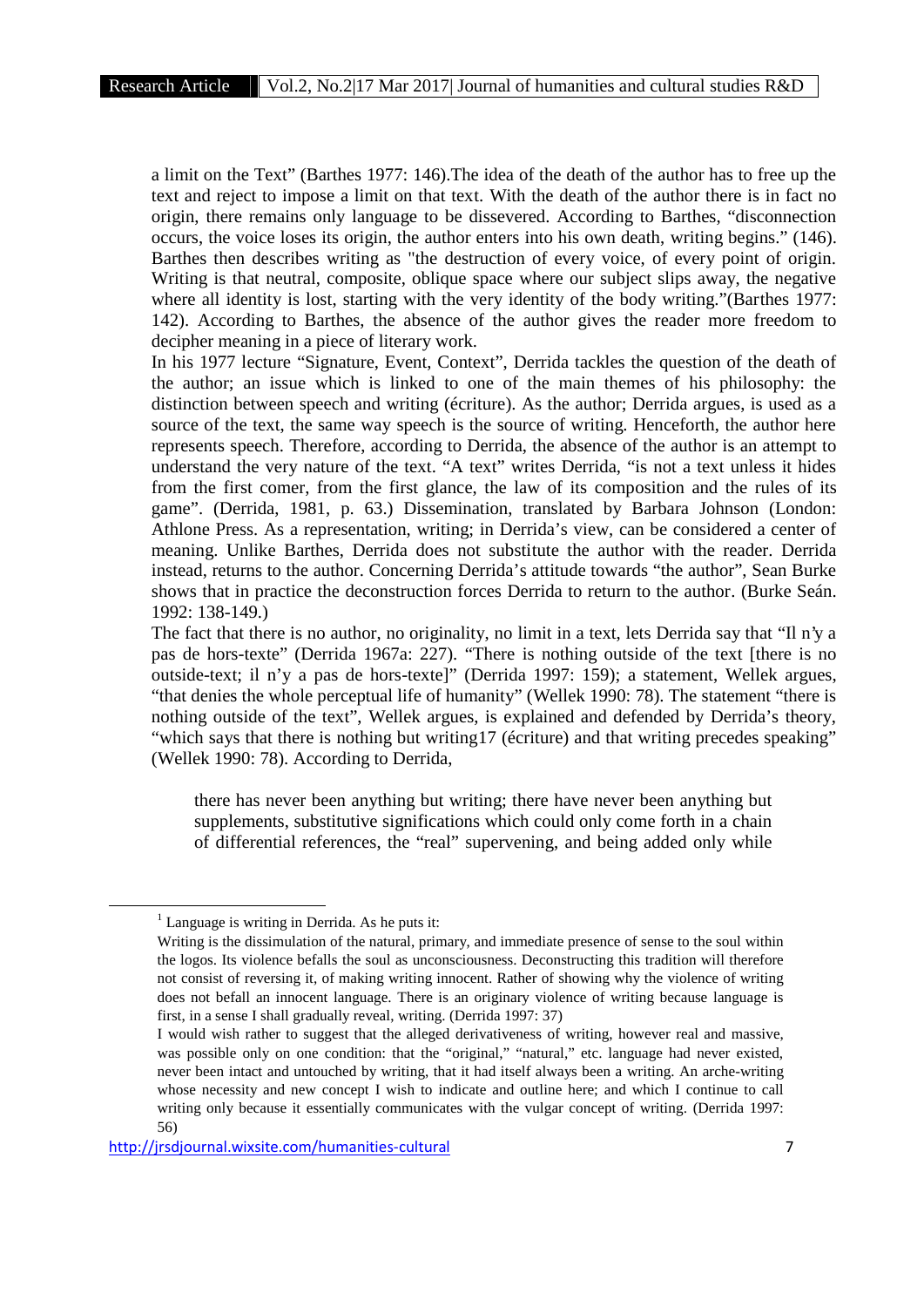taking on meaning from a trace and from an invocation of the supple-ment, etc. (Derrida 1997: 160)

"Ecriture," ("writing"), in Derrida, "does not just mean writing but any system of signs, any institution, and any sense of orientation that precedes speech and what all others call and recognize as writing" (Wellek 1990: 78). There is no reality but a gathering of signs and language or 'writing' refers to nothing outside itself.

In her essay "From New Criticism to Deconstruction: The Example of Charles Feidelson's *Symbolism and American Literature*" Barbara Foley intends to draw a certain basic link between poststructuralism and New Criticism. As she put it:

The continuity between New Criticism and poststructuralism has of course been noted by other scholars. A number of important issues are raised by this affinity between the two critical schools, however, and these issues have not yet by any means been discussed exhaustively. (Foley 1984: 45)

Among the scholars who noted this close continuity between the two theories of critical literary criticism, she cited Frank Lentricchia in *After the New Criticism* (1980); Gerald Graff, *Literature Against Itself: Literary' Ideas in Modern Society* (1979); and Christopher Norris, *Deconstruction* (1982).

New Criticism dominated American literary criticism from the early 1930s to the 1960s. New Criticism, says R. V. Young, "flourished during the thirties, forties, and fifties and remained formidably influential even through the sixties when its dominance over literary study was everywhere challenged" (Young. R. 1993: 38). According to Jonathan Culler, the New Criticism "[i]n the years since World War II, has been challenged, even vilified, but it has seldom been e ectively ignored. The inability if not reluctance of its opponents simply to evade its legacy testifies to the dominant position it has come to occupy in American and British universities" (Culler 1976: 244). The charges against the New Criticism are many. Here, I need consider only the fourth allegation against the New Criticism listed in René Wellek's essay "The New Criticism: Pro and Contra". As he put it:

Finally the New Criticism is being dismissed as a mere pedagogical device, a version of the French explication de texte, useful at most for American college students who must learn to read and to read poetry in particular. (Wellek 1978: 611)

Most of the attacks confound New Critical formalism with much of the textual formalism adopted by some postmodernist trends, especially poststructuralism or what is known as deconstruction. Actually, one can find some convergence between the New Critical persuasions and some poststructuralist views. The deconstructionists' interest in the poem as such, and their emphasis on the autonomy of literature, their belief that the surface of the text is only apparently quiet, and their method of searching the text for relevant details can be mentioned in this respect. Likewise, we can mention also the poststructuralist notion of the death of the author or the idea that there is nothing outside the text.

This particular accusation against the New Criticism, Wellek is convinced, is "baseless" because of "an appeal to the texts that [he] wonder[s] whether current commentators have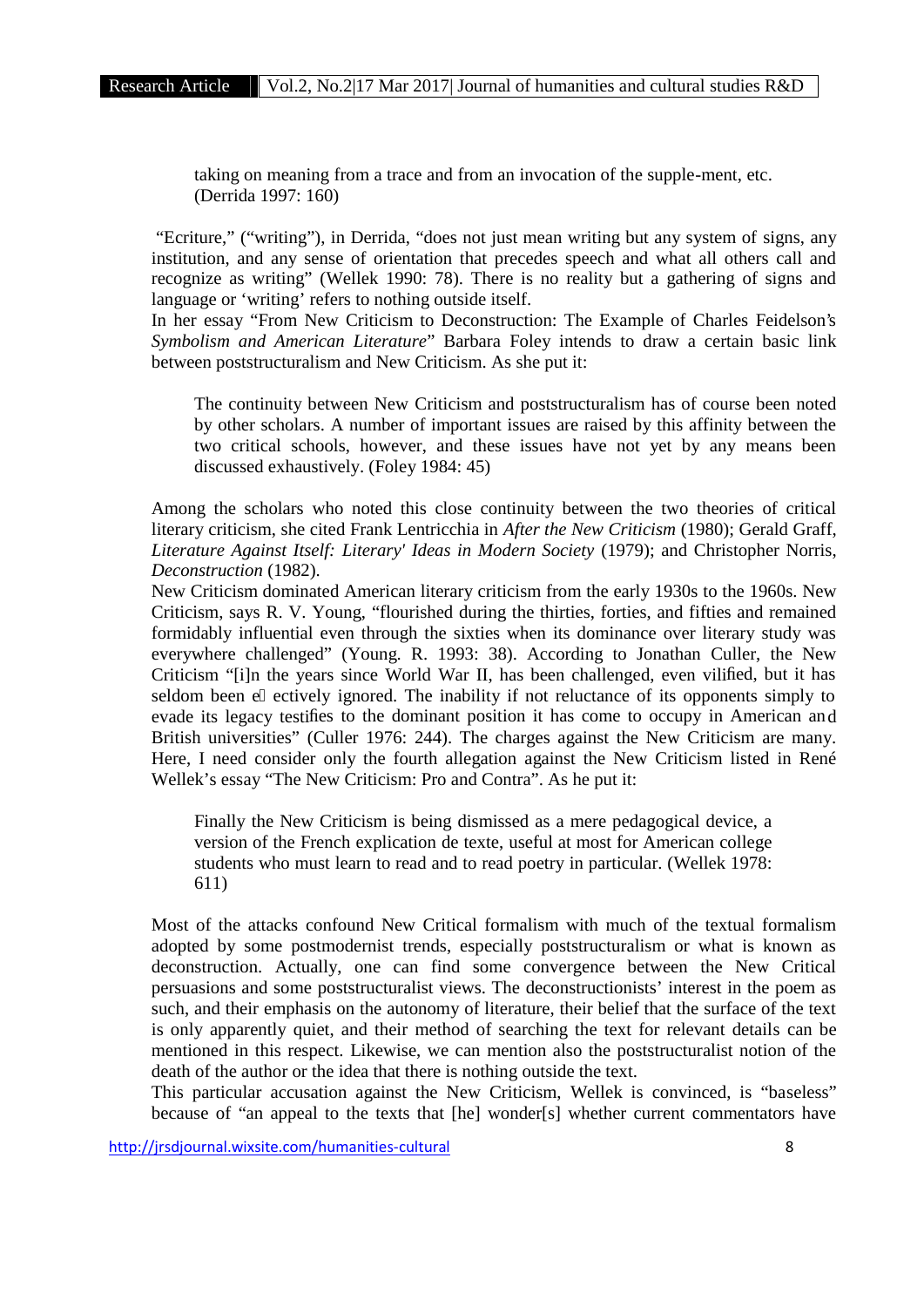ever actually read the writings of the New Critics" (Wellek 1978: 611). R. Young shares and upholds Wellek's mistrust. As he explains it, "more of the 'current commentators' have probably read deconstructionists like Frank Lentricchia or Jonathan Culler inveighing against the 'formalism' of the New Critics than have actually read the New Critics themselves" (Young, R. 1993: 39).

To deal with the issue of possible resemblances and common points between New Criticism and deconstruction- both in its French and American version-, I need to focus on and highlight some of the two movements' notions and concepts. I shall focus on the 'language as a self-referential system', the notion of the 'death of the author', the 'autonomy of literature' or literary text, and the method of reading literature.

To reconsider if there is any link or close relationship between the New Criticism and deconstruction let go back to 1966. This is the year when Roland Barthes, Jacques Lacan, Jean Hyppolite, Claude Levi-Strauss, and the still young thinker Jacques Derrida, along with others held forth their famous conference entitled "The Languages of Criticism and the Sciences of Man" at Johns Hopkins University. The conference happened in the 1960s when

[l]iterature remained a strong force for many thinkers…. who for all their differences made an impact on many disciplines and areas of thought. What began in France arrived in the United States first at Johns Hopkins, then within French, humanities, and comparative literature departments in the 1960s and 1970s, spreading in translation to English and other fields in the 1980s.

Structuralism and deconstruction arrived in America about the same time, in the late sixties. However, in his essay "Roland Barthes and the Limits of Structuralism" Paul de Man attests that[d]espite the refinements of modern means of communication, the relationship between Anglo-American and continental-especially French-literary criticism remains a star-crossed story, plagued by a variety of cultural gaps and time lags. (Burt and Janie Vanpee, 1990: 177)

To make his point clear cut, de Man notices that Roland Barthes's *Essais critiques* that dated from 1953 to 1963 was only translated into English as *Critical Essays* by Richard Howard in 1972. Despite the resistance to French-literary criticism and theories there were some critics that "were deeply indebted to the French tradition of structuralist analysis." The leading critics are Seymour Chatman, Jonathan Culler, Claudio Guillén, Gerald Prince, and Robert Scholes." Then, "the heyday of structuralism and semiotics among American academic literary intellectuals lasted from the early 1970s to the early 1980s" (p 238). There are other American critics who espoused the theory of deconstruction. Johns Hopkins University included the first generation of deconstructors who became later connected with Yale University. This first generation included Paul de Man, Geoffrey Hartman, Joseph Hillis Miller, Harold Bloom, and others. Later the list included other names of a younger generation, like Barbara Johnson and Gayatri Chakravorty Spivak. The movement spread quickly to other centers and universities, though it was not easily welcomed and was met with strong counterattacks from the traditional camp.

In his first American phase, Paul de Man (1919-1983) was a scholar and critic devoted to Romantic writers. After 1970 he became the leading figure of American deconstruction and one of the founders of the Yale school. In the early seventies de Man turned his interest to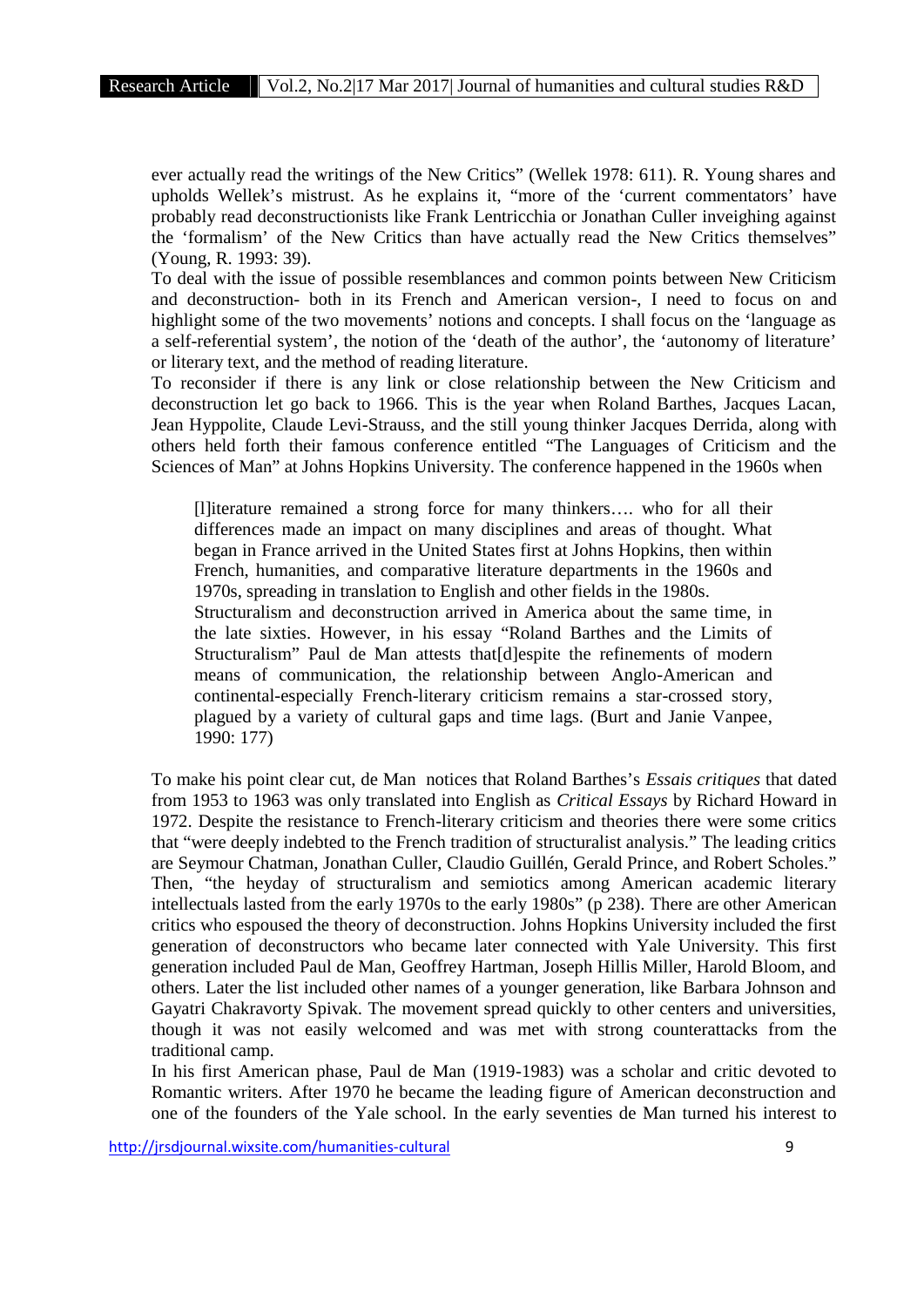reconsidering the problematic relation between meaning and rhetoric. This concern reached its peak in *Allegories of Reading* (1979). De Man's influence on the American critical stage can be compared to the impact Derrida's thought has had. His deconstructive theory of meaning and rhetoric was meant to create a new kind of criticism.

In his *Blindness and Insight* (1971) de Man discusses the American New Critical notion of form and intent. He intends to draw a rapprochement which insists on "a closer contact" between European methods and the New Critical approach. As he put it

Whether American or European, whether oriented toward form or toward history, the main critical approaches of the decades were all founded on the implicit assumption that literature is an autonomous activity of the mind, a distinctive way of being in the world to be understood in terms of its own purposes and intentions… Ironically enough, the long-awaited unification of European and American criticism seems to be coming about, albeit in the form of a radical questioning of the autonomy of literature as an aesthetic activity. (De Man 1983: 21)

For de Man "the paradigmatic structure of language is rhetorical rather than representational or expressive of a referential, proper meaning" (106). Meaning was conclusively a function of the linguistic, particularly rhetorical structures. De Man did not deny the referential nature of language, but put into question the nature of the referent. De Man insists that the resulting meaning in an allegory  $(= it is, according to him, the most general version of metaphor)$ departs from and even excludes the initial meaning. The fact that there is always a confrontation between one reading and another, "narrates the impossibility of reading", in his view. (77).

Truth is therefore undermined and the literary text "simultaneously asserts and denies the authority of its own rhetorical mode"; this kind of writing is "the most advanced and refined mode of deconstruction", says de Man (17). While Derrida was concerned with language and epistemology in general, de Man focused more on literary language. Since literature is essentially figurative, a literary text can accept misreading. "Some misreadings are good, some are bad: a good one always gives birth to another text, which, in its turn, produces other texts, and so on. Therefore the act of reading appeared to de Man as "an endless process in which truth and falsehood /were/ inextricably intertwined".

Deconstruction became then a famous form in contemporary criticism and the philosophy of language. It is based on emphasizing the fissure between word and meaning, or sign and referent. American deconstruction in its second phase was controlled by the theoretical findings of Derrida and de Man on the one hand, and, on the other hand, the other movements which set up the so-called post-structuralist age, such as feminism, psychoanalysis, Marxism, post-colonial studies, and others.

Another famous American deconstructive critic next to Paul de Man is Joseph Hillis Miller (1928-). The latter was considered to be the spokesman of the Yale School. He follows up the "tradition" of both Derrida and de Man. With the publication of his essay "Tradition and Difference", Miller showed his interest in deconstructive approach to literary texts. According to Miller, who also focuses on language, words themselves have an imaginary presence but they are characterized by difference which is, in his view, the real origin of all similarities and repetitions. The meaning of a word is referred to its remote etymology, and it has no fixed,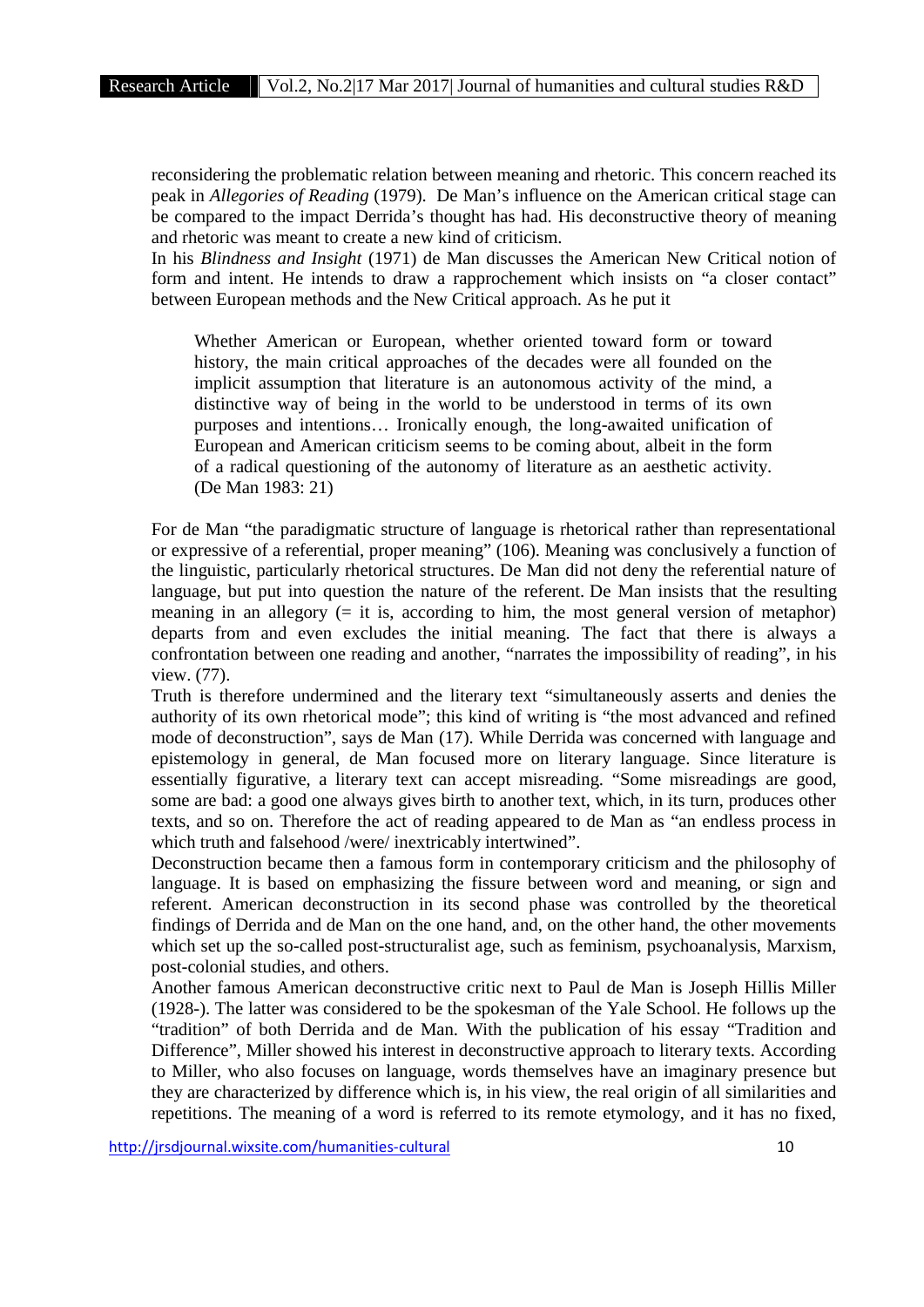"real" meaning, but an endless network of senses.Miller's pertinent role to advocate deconstructive literary theory is in his attempts to repulse the accusations raised against deconstruction, especially those of nihilism or of contempt for social and political issues. Brooks is among other critics who raised the accusation of nihilism against deconstruction in literary criticism.

The method of close reading founded by the school of New Criticism was supposed to pave the way to Jacques Derrida's new theory of language and interpretation. The public of readers in America had already been prepared to accept and understand the theory of deconstruction. The American critics skipped the structuralist phase and Derridian concern with phenomology and turned directly to the deconstructive theory. The "Yale School" deconstructors found it necessary to give a pedagogical function to Derrida's thought, and apply it to the domain of literary criticism proper.

For Brooks, the theories of the French critic Jacques Derrida underlie much of recent American criticism. In the 1970s and throughout the 1980s, deconstructionism spread through universities and colleges in the United States. The basic ambiance of the movement is expressed by pronouncements such as Paul de Man's deeply personal statement that "the human self has experienced the void within itself and the invented fiction, far from filling the void, asserts itself as pure nothingness, our nothingness stated and restated by a subject that is the agent of its own instability" (De Man 1983: 19). The same mood is expressed by J. Hillis Miller when he says that "the representative aspect as in all great art tends to dissolve before the spectator's recognition of the primacy of the medium in its meaninglessness" (Miller qtd. in Nisbet, Ada, and Blake 1971: 150). Wellek explains this 'nothingness' and 'meaninglessness' as the "denial of any reference to reality" (Wellek in Jost 1990: 78). In his own terms,

If there is no reality except an assembly of signs, writing has nothing to do with reality; it has no referential value and there is no referent … [w]hat the Russian formalists called the emphasis on the medium, the self-reflexivity of much art, is pushed to the extreme by the deconstructionists who argue that every word refers to another word (Wellek in Jost 1990: 77-8).

Deconstruction, then, "embraces nihilism as its basic philosophy" (Wellek in Jost 1990:77). Brooks consistently deprecated Derrida's philosophy, which, in his view, had the underlying goal of "destroy[ing] metaphysics itself – to demonstrate that none of our intellectual systems rests on any firm substratum of reality" (Brooks 1995: 21). Derrida's deconstructionist method, Brooks argues, largely depends upon Friedrich Nietzsche's skeptical philosophy. "For Nietzsche", Wellek explains, "nihilism is a deplorable symptom of the decadence of modern civilization" (Wellek in Jost 1990: 77). Inspired by Nietzsche's critique of metaphysics, "Derrida sees only deception in talk about a pure idea, a thought wholly clear to itself, a being fully present …He finds nothing true or stable in the way things appear to us" (Kierans 1997: 48-49). This leads him to his notion of deconstruction.

To understand Brooks's critique, one needs to understand how deconstructionism, and especially Derrida's version of it, conceives of the issue of metaphysics. According to Derrida "the concepts of play [play of signi<sub>fi</sub>cation], interpretation, and sign (sign without present truth)" were substituted for "the Nietzschean critique of metaphysics, the critique of the concepts of Being and truth" (Derrida 2005: 354). Talking about "destructive discourses" –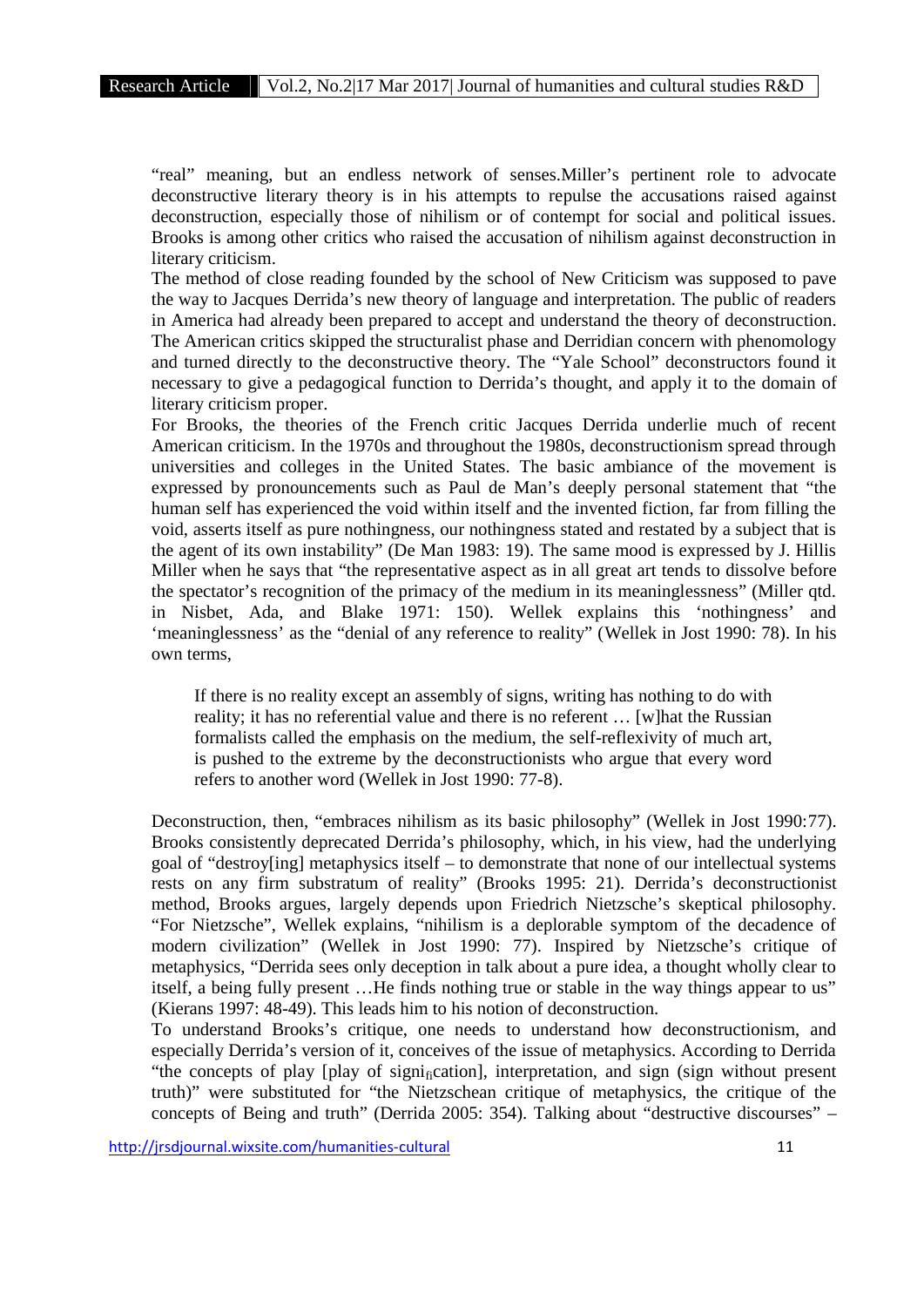including Nietzsche´s – Derrida states that all these discourses are meant to shake metaphysics. Derrida gives us one example from many:

the metaphysics of presence is shaken with the help of the concept of sign … the signification" sign" has always been understood and determined, in its meaning, as sign-of, a signifier referring to a signified, a signifier different from its signified. If one erases the radical difference between signifier and signified, it is the word "signifier" itself which must be abandoned as a metaphysical concept. (Derrida 2005: 354-55)

Derrida believes that one side of the thinking of play of signification "would be the Nietzschean . . . affirmation of the play of the world and of the innocence of becoming, the affirmation of a world of signs without fault, without truth, and without origin which is offered to an active interpretation" (Derrida 2005: 369). In Derrida´s reading of Nietzschean affirmation:

[there] are . . . two interpretations of interpretation, of structure, of sign, of play. The one seeks to decipher . . . a truth or an origin which escapes play and the order of the sign, and which lives the necessity of interpretation as an exile. The other, which is no longer turned toward the origin, affirms play and tries to pass beyond man and humanism….

The second interpretation of interpretation, to which Nietzsche pointed the way, does not seek in ethnography, as Lévi-Strauss does, the "inspiration of a new humanism"…

For my part, although these two interpretations must acknowledge and accentuate their difference and define their irreducibility, I do not believe that today there is any question of choosing—in the first place because here we are in a region (let us say, provisionally, a region of historicity) where the category of choice seems particularly trivial; and in the second, because we must first try to conceive of the common ground, and the différance of this irreducible difference (Derrida 2005: 369-70)

Through an analysis of Derrida's thought, then, Brooks aims at revealing the basic philosophy that underlies the deconstructionists' concept of literature. Claims of Derrida's nihilism are not unique to Brooks. Also other scholars, such as for instance John Milbank in his critiques of Derrida as a Nietzschean, dismiss Derrida´s thought and that of other thinkers as "elaborations of a single nihilistic philosophy" (Milbank 1990: 278). Such a philosophy, Milbank claims, is allied with "postmodernism" and "articulates itself as, first, an absolute historicism, second as an ontology of difference, and third as an ethical nihilism" (Milbank 1990: 278). Also, in Julian Young´s *The Death of God and the Meaning of Life* (2003), Derrida's work is dismissed as a manifestation of "the nihilism of postmodernity" (J. Young 2003: 196).

Brooks is then one of those critics and thinkers who proceed from "a more Nietzschean conception of deconstruction" (Caputo 2002: 47). Brooks allies Derrida´s deconstruction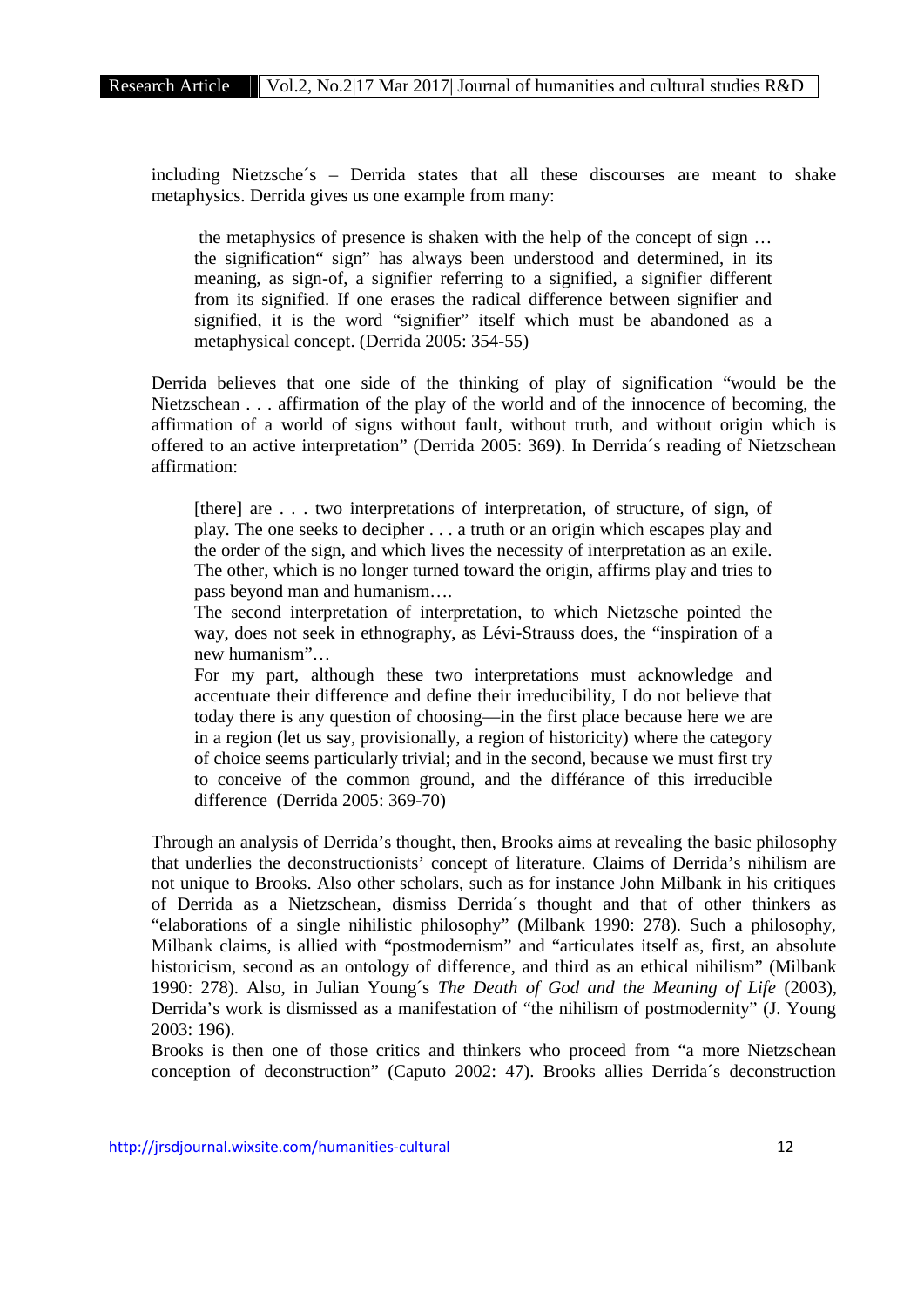closely with Nietzsche's notion of 'Death of God´.<sup>2</sup> Nietzsche, writes Brooks, "proclaimed the death of God and invited the adventurous soul to step fearlessly out into a realm beyond good and evil" (Brooks 1995: 18). Brooks believes, then, that modern literary theorists, in general, seem to "effect a revision of philosophy and the elimination of metaphysics" (Brooks 1995: 19). Derrida, Brooks claims, has promoted a philosophy based on "a deep skepticism . . . [that] can do little more than lend some further structuralism to . . . find some satisfaction in some free and joyous Nietzschean affirmation of his own life" (Brooks 1995: 21). As A. Carl Raschke puts it in "The Deconstruction of God," "Deconstruction, which must be considered the interior drive of twentieth-century theology rather than an alien agenda, is in the final analysis the death of God put into writing" (Raschkle and Scharlemann 1982:27).

Now regarded as "the classic treatment of Derrida and religion" (Smith 2005: 147), Brooks´s approach to the crucial question of the relationship between God and writing in Derrida is underexplored, however. Some very recent works reconsider Derrida's relationship with questions of 'God' and religion. Seen in his later writings from the 1980s, Derrida´s deconstructive reading and thinking are held to be motivated by ethical and religious demands. This is what Simon Critchley argues in "Derrida: the reader" (2007). In his view, "allowing for the considerable philosophical differences between Heidegger and Derrida, the closure of metaphysics is a variant of the completion of metaphysics" (Critchley 2007: 58). The ethical demand in Derrida, Critchley argues, is traced to the influence of Lévinas and "his idea of ethics being based on a relation of infinite responsibility to the other person" (Critchley 2007: 62). John D. Caputo holds that "deconstruction itself is structured like a religion – it lives and breathes a religious and messianic air; like religion it turns on a faith, a hope, even a prayer for the possibility of the impossible" (Caputo and Raschke 2002). Moreover, Brooks´s claim that Derrida´s deconstruction aims at eliminating metaphysics can be refuted as we read Derrida in the famous interview 'This Strange Institution Called Literature.' As Derrida states:

[m]etaphysical assumptions" can inhabit literature or reading (. . . "reading literature") in a number of ways which should be very carefully distinguished. They aren't faults, errors, sins or accidents that could be avoided. .. In the content of literary texts, there are always philosophical theses. The semantics and the thematics of a literary text carry, "assume"- in the English or in the French sense of the word-some metaphysics. (Attridge 1992: 49)

Literature, J. Miller explains, is for Derrida "any piece of language, oral or written... Literature depends on the possibility of detaching language from its firm embeddedness in a social or biographical context and allowing it to play freely as fiction" (J. Miller qtd in Cohen 2001: 60). Literature is for Derrida, Miller continues, "the possibility of any utterance, writing, or mark to be iterated in innumerable contexts and to function in the absence of identifiable speaker, context, reference, or hearer" (J. Miller qtd in Cohen 2001: 59). Here, J. Miller explains,

<sup>&</sup>lt;sup>2</sup> I refer the reader to Simon David Podmore's PhD thesis The Anatomy of the Abyss: Kierkegaard, Modernity, and the Self Before God. (2011).

http://jrsdjournal.wixsite.com/humanities-cultural 13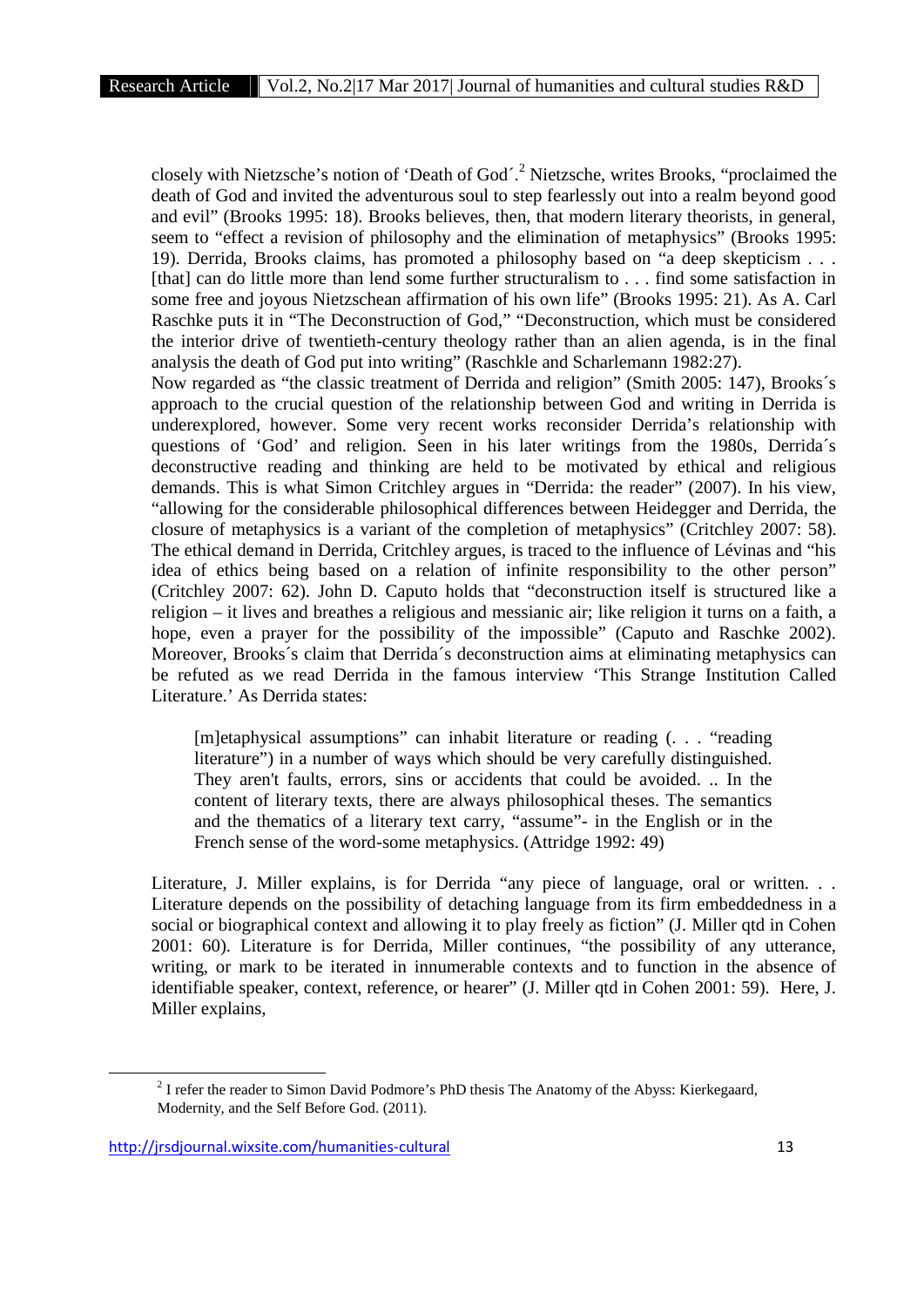is Derrida apparently saying that literature is an excuse for saying or writing any damn thing that comes into your mind, even the most scandalous or subversive or negative, and then saying when challenged, "I refuse to respond. I am not responsible or responsive. It is my duty not to respond. I must keep literature's secret. That is not me speaking or writing. I am just giving an example of how it is possible to speak or write in that way, and I defy you to prove otherwise." (Derrida qtd in Cohen 2001: 66).

This authorization to say everything makes the author not responsible to anyone or to himself/herself. "Deconstructionists assume that every claim to truth is null and void" (Kierans 1997: 49). There can be according to Derrida, Kierans notes, "no deification of humanity, and no humanization of God" (Kierans 1997: 53). What literature is for Derrida "seems to confirm just what Derrida´s critics or critics of deconstruction in general hold against him (or it): it is irresponsible, nihilistic, and radically relativistic" (J. Miller qtd in Cohen 2001: 66).

Brooks is an American literary theorist allied to the "New Criticism." He co-edited *The Southern Review* with Robert Penn Warren from 1935 to 1942. He spent much of his life at Yale University, where he taught generations of American students how to read poetry and fiction. He contributed greatly to the literary reputation of his fellow-Southerner William Faulkner. Two of his texts in particular, *Modern Poetry and the Tradition* (1939) and *The Well-WroughtUrn* (1947), profoundly influenced American literary culture. As Mark Royden Winchell puts it in *Cleanth Brooks and the Rise of Modern Criticism* (1996), Brooks is "the most important literary critic to come to prominence during the second third of the twentieth century" (Winchell 1996 : xi). He gained this standing early. In Beating the Bushes (1972), John Crowe Ransom wrote:

It seems to me that Brooks just now is probably the most forceful and influential critic of poetry that we have. But this does not imply that his authority is universally esteemed and accepted, for it has turned out even better than that. Where he does not gain assent, he arouses protest, and counter criticism. (Ransom 1972: 159)

The New Critics, cultural and ethical critics routinely claimed, were solely concerned with the practice of close reading. As a New Critic, Brooks is seen as a rigorous analyst who cares only about how the technique called "close reading" applies to poetry to stress the poem's value and understand its meaning. As René Wellek puts it, "Cleanth Brooks is usually identified with one method, 'close reading,' and with a search for such devices as paradox and irony in English poetry" (Wellek qtd in Simpson 1976: 255). Chris Baldick, in *Criticism and Literary Theory 1890 to the Present* (1996), writes that "the most persuasive of practical explicators in this school [he means New Criticism] remained Cleanth Brooks, whose book *The Well-Wrought Urn* contains the best-known examples of 'close reading' for irony and paradox" (Baldick 1996: 124).

On the contrary, as I intend to show, with Brooks close reading differs from what other critics believe it to be. As an answer to the question "what is close reading?" Brooks explains in *Community, Religion, and Literature* (1995 ) that the method helps students "read the work with due attention; to consider the meanings of the words themselves; to treat the figurative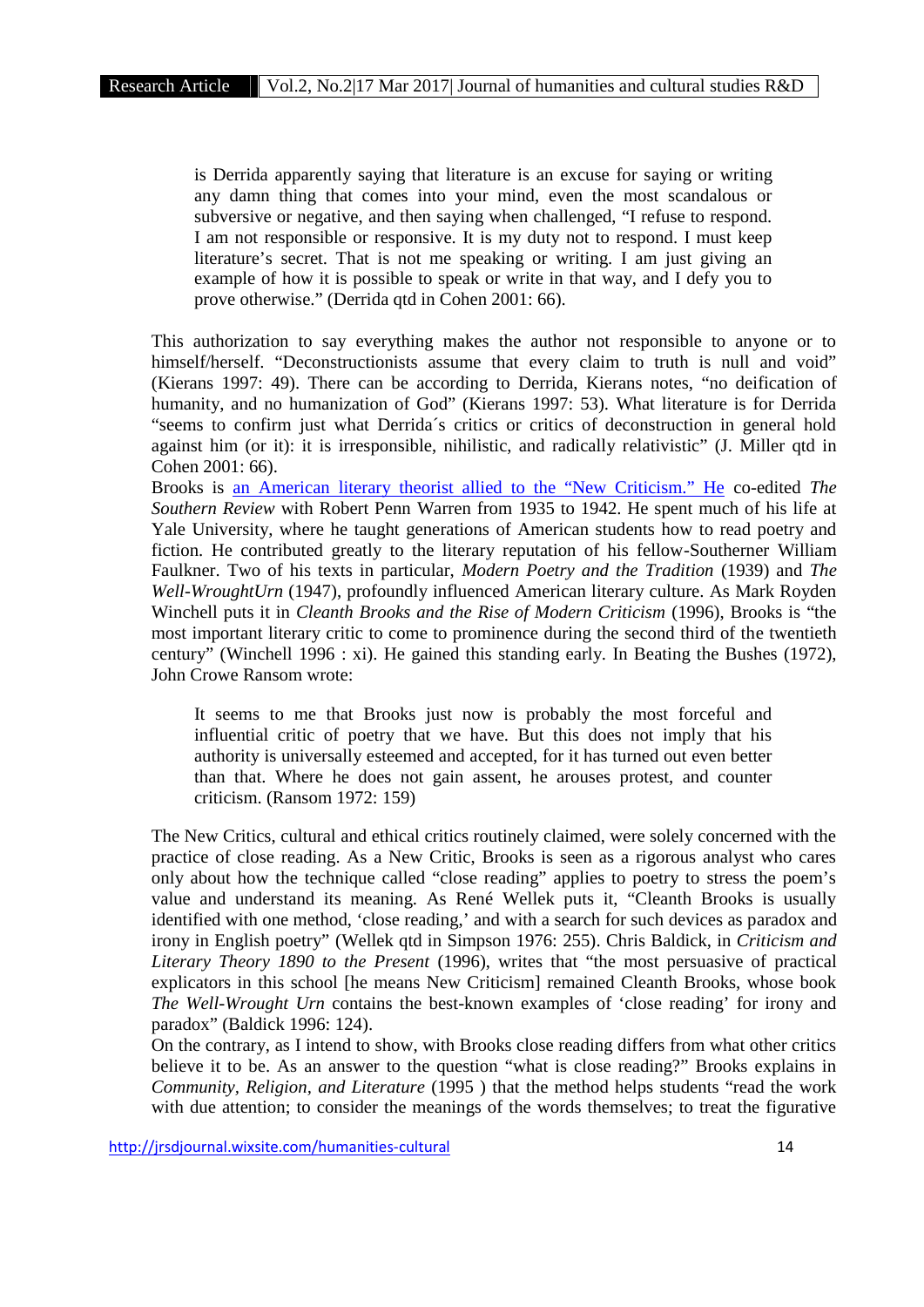language as also meaningful" (Brooks 1995: 15). The whole idea of close reading, since the publication of *Understanding Poetry*, the (1938) volume that popularized the method for American college education, is "to make an appeal to students' understanding of the poetic process" (Brooks 1995: 16). The purpose of this process is to lead each student to an experience of the poem. That is, students are encouraged to enter into a close relation with their own experience through an adequate reading of poetry.

The literary criticism of Brooks finds its focus not only in the literary approach it advocates, but also in its view of cultural crisis seen as the spiritual crisis of the age. Indeed, Brooks's theory from the very beginning is also concerned with social and spiritual reform. Over the course of many years, literary criticism with Brooks developed into a special activity with religious import. In the standard treatment, criticism is for Brooks an institutional practice; that is a profession. But in the way Brooks yokes critical and religious discussions together in the same pattern of thought, his critical theory extends beyond this.

This is what has led critics such as Monroe K. Spears and René Wellek, but also Winchell, Simpson, and James A. Grimshaw, to believe in the ethical aspect of Brooks's literary theory. Furthermore, to recover the New Criticism, according to Hickman and McIntyre, is not only to draw attention to the techniques of 'close reading' and "reading for form" but also to emphasize "the New Critical commitment to pursuing ethical projects through approaches to aesthetics […] the cultural politics animating their work and methods […] and their pedagogical assumptions and approaches" (Hickman and McIntyre 2012: 6).

In expanding upon the views of these critics, we need to reconsider Brooks´s theoretical stances towards questions such as: "what is poetry?", "what is its function and use?" and "how do its function and nature relate to ethical judgment and evaluation?" In order to do so, we examine Brooks's conceptions of poetry, religion, and the nature of literature or poetry. Brooks emphasizes the moral and religious bias, which is at the origin of the movement of the New Criticism. He emphasizes the importance of the Agrarian principles in this respect. The purpose is to show how Brooks´s work relates to the issue of ethics in literature.

Brooks in his later writings, especially *Community* holds a plea for a more humanistic kind of criticism, which has been offered all along by the New Criticism. In this respect, I propose to reconsider Brooks as a forerunner of this ethical turn by briefly going back to the historical Brooks and showing how many of his ideas of that period compare to more recent ideas on the relationship between literature and ethics, and how his later writings fit this ethical turn. Here I need to sketch or outline the relationship between "religion" and "ethics" for Brooks both in his historical guise as a New Critic and in his later writings as well as for the newer "ethicists" such as Nussbaum and her fellows.

Indeed, modern poetry for Brooks is only one example for dealing with humanity in its universal circumstances and nature. His method for reading modern poets is identical to that for reading poets in general. To show how he uses poetry this way, Brooks does not limit himself to one kind of poetry. He deals with different kinds of poetry from different ages and cultures. He analyzes, for instance, Shakespeare, and the Romantic poets, especially Wordsworth and Coleridge. Brooks uses the works of these two Romantic poets and critics to discuss the notion of a split between man's inner life and the external world.

For practical purposes, however, Brooks confineshis reading to some poems from poets he repeatedly evokes in his writings. He focuses, then, on William Butler Yeats, T. S. Eliot, and Robert Frost, and on his account of some of the themes that figure in the poetry of John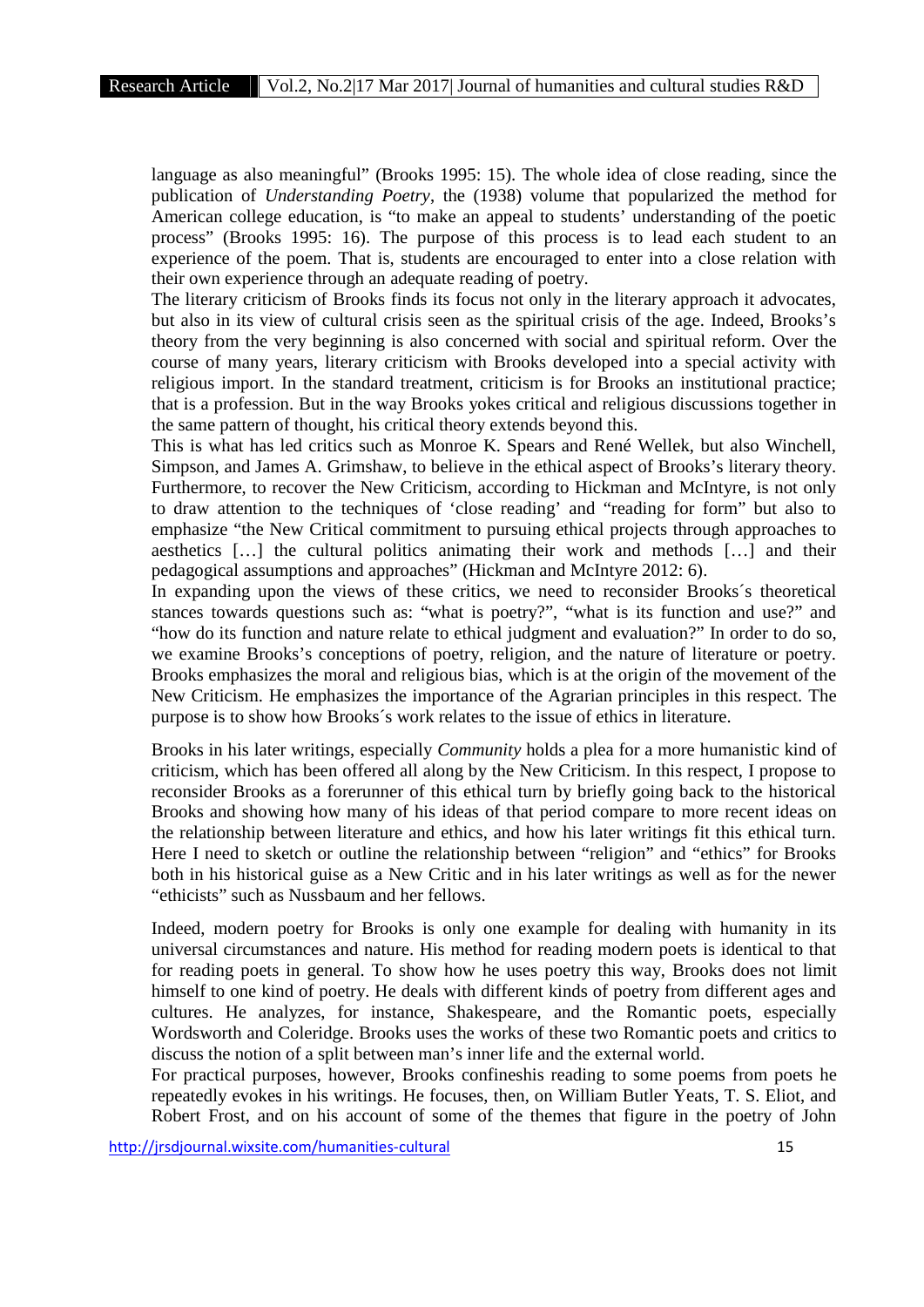Crowe Ransom and Robert Penn Warren. These all share one central characteristic according to Brooks: their poems involve universal human concerns. They all address the issue of a fragmented world and a divided sensibility current in modern literature. They all dig deep into human predicaments- such as love and death. Finally, they all address man's relationship to history, nature, and God. Critics consider most of these poets as difficult. Many of them are also critics in their own right. Their critical theories help us understand modern poetry. Their criticism helps us to appreciate the sense and depth of their own poetry. In *Modern Poetry and the Tradition* (1939), Brooks justifies his own choice of poets by saying that: "the poets emphasized have been chosen because, in[his] mind, they provide the clearest and most significant illustrations of our modern critical revolution" (Brooks 1939: ix).

At the same time Brooks turns against what he sees as "unhumanistic" kinds of literary criticism, specifically deconstruction as inspired upon Derrida's ideas. In this respect, Brooks sees the relationship between himself and the deconstructionists and poststructuralists, as part of his own revaluation of the New Criticism and of his own role in it.

It is worthwhile to distinguish between two standpoints in Brooks. In fact, I think that in his earlier writings Brooks aligns himself with the traditional avatar of Modernism reacting against the more anti-traditional or even revolutionary kind of Modernism, while in his later writings he reacts against postmodernism, defending the values of the tradition-minded form of Modernism he adhered to in his early writings. That is, in his earlier writings Brooks is writing in a very Modernist vein, recognizable also in Eliot and others, that is conservative and laments the loss of classical values. He reacts against projects and ideology to overthrow old institutions and authorities such as religion, moral values, and tradition. What links Brooks´s developments of New Criticism to modernism is the "seemingly anti-romantic thrust of Eliot's thinking (a new 'classicism'); the emphasis on 'science', 'objectivity', 'impersonality', and the 'medium' as the focal object of analysis; and the notion of a 'tradition' of works which most successfully hold an 'essence' of human experience in their constituent 'medium'" (Peter and Brooker, A Reader's Guide 17) In a sense, Eliot's critical precepts appealed most strongly to Ransom´s claim for 'professional' criticism working from within the academy. In Peter´s and Brookers´s terms:

[i]t is worth registering – both in the present context and in the later one of contemporary critical theory's assault on the earlier tradition, and of its consonance with postmodernism – that this new criticism had a thoroughly symbiotic relationship with literary modernism, fiding its premises borne out in such works and using these as its model texts for analysis. To put it over simply, perhaps: this new critical movement was 'modernist' criticism. (Peter and Brookers 2005: 18 )

But in his later work; that is, from *The Hidden God* in 1963 until his last work *Religion, Community, and Literature* in 1995, the cultural situation with which Brooks have been concerned is essentially that encountered by the postmodern writers. It is a crisis in culture of the post-war era. Brooks indeed writes in a climate of postmodernism. Therefore, Brooks writes out of a postmodern atmosphere that witnesses "the rise of the counter/consumer culture…diversity, fragmentation, superficiality, relativity and the like." (Ikonomakis, *Post war British Fiction* 5)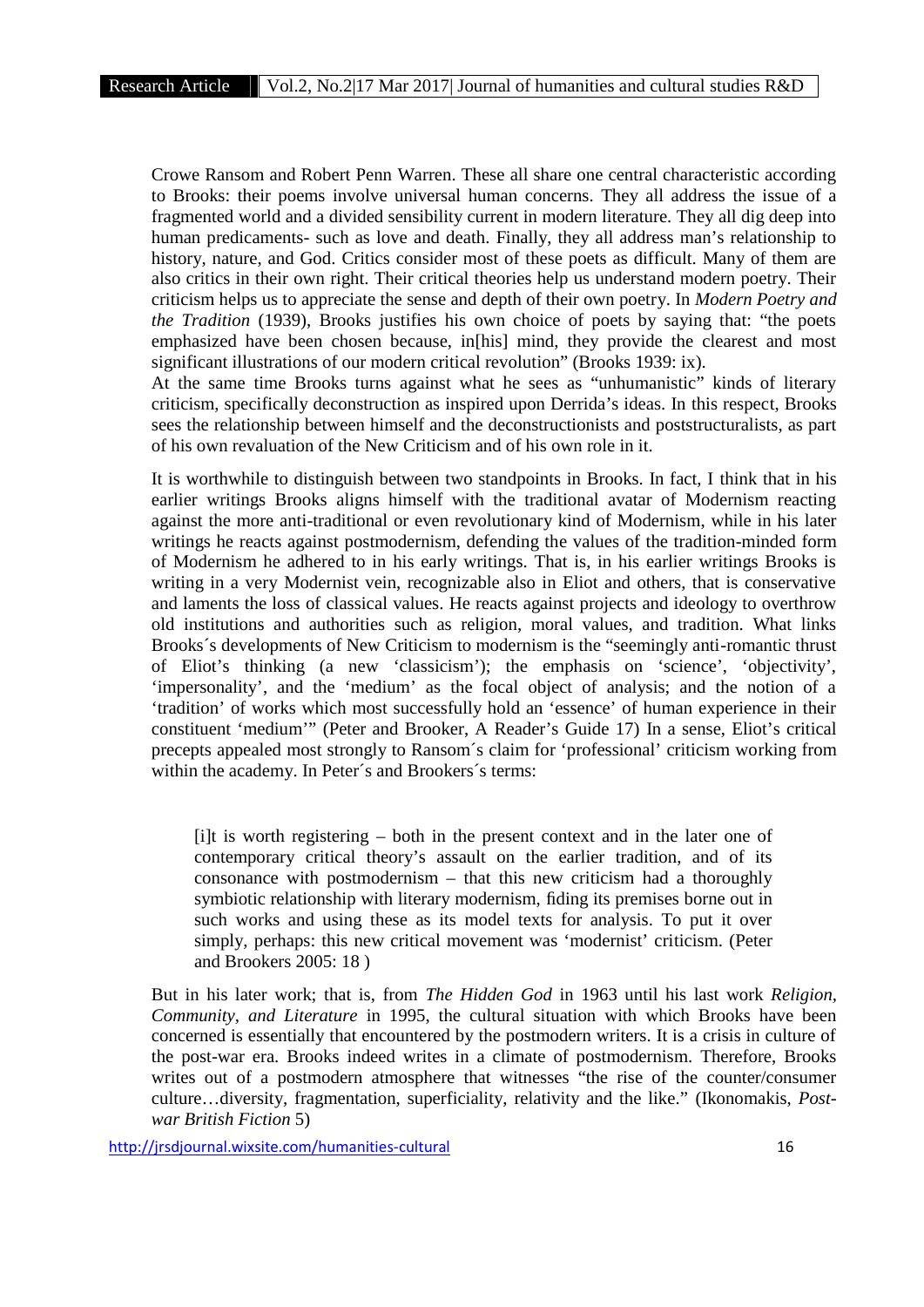If I am right in linking Brooks´s New Critical theory to both modernism and postmodernism, his 'new criticism' of the post-war period should then be reconsidered in the light of some specific concepts and statements. It might be useful briefly to outline the position of new criticism with regard to modernism and postmodernism. If Brooks's theory of New Criticism is written in a climate of postmodernism, then it has been charged of killing and eliminating ethical criticism. Yet, postmodernism has always been involved in and included a sort of interest in ethics together with literature. Contrary to Gregory's assumption, Tammy Amiel- Houser and Adia Mendelson-Maoz "argue that postmodern thinking has actually played – and continues to play – an important role in the renewed interest in the field of ethics and in ethical criticism" (Tammy and Adia 2014: 199).

With Cleanth Brooks, we have a case of a New Critic or formalist critic who involves literature in a large discussion of moral and religious matters. My primary aim in this study is to bring out the main ideas about the relationship between literature and ethics in Brooks's theory of literature. He explored what can be said to have become almost an obsession of modern man: the question of man's moral position in what seems to be a meaningless, if not hostile, universe. The most important theme of Brooks´s literary and cultural criticism was a consideration of the consequences of man's alienation from other men, from God, and from nature. In a critical scenery still branded by post-structuralism, the reassessing of the ethical benefit that literature can bring us lies in the relevance of these questions of evaluation—of the aesthetic, the literary, the ethical— All these elements have to be accounted for in order to grasp the complex interrelations between ethics and literature, which is the topic of this paper. Discourses such as deconstruction, post-structuralism, and postmodernism have sought to invest textual interpretation with ethical vocabulary and concepts. Many of these theories of reading and interpretation privilege such philosophical notions as alterity<sup>3</sup> and difference, and on these notions, they ground their theories of ethics and responsibility. In *TheEthics of Reading* (1987), the American deconstructionist J. Hillis Miller contends that "without storytelling there is no theory of ethics" (Miller 1987: 3).For Miller narrative is a locus for the ethical event. He asks whether the "ethical act of the protagonist inside the book corresponds to the ethical acts the reading of the book generates outside the book" (Miller 1987: 2).Miller states that his interest "is not in ethics as such but in the ethics of reading, and in the relation of the ethical moment in reading to the sense of giving an account, telling a story, narrating" (Miller 1987: 15).

Critics and philosophers again argue for literature, and especially fiction, as a possible source for ethical theory. One concern of this return to the question of the ethical value of literature is to make clear the relation between aesthetics and morality.

To focus on the ethical aspects of "close reading", and on the ethics of reading a literary work in Brooks's theory and practice, is to show how he puts the New Critical tenet of "close reading" to his own particular use. A renewed interest in Brooks is also justified because of the claims made by many Christian scholars and critics for a Christian approach to literature. The Christian view of the moral education provided by the study of English literature is directly linked to religious beliefs and Christian doctrines.

<sup>&</sup>lt;sup>3</sup> The concept of alterity is introduced by the ethics of the face:

The face in which the other—the absolutely other—presents himself does not negate the same, does not do violence to it as do opinion or authority or the thaumaturgic supernatural. It remains commensurate with him who welcomes; it remains terrestrial. This presentation is preeminently nonviolence, for instead

http://jrsdjournal.wixsite.com/humanities-cultural 17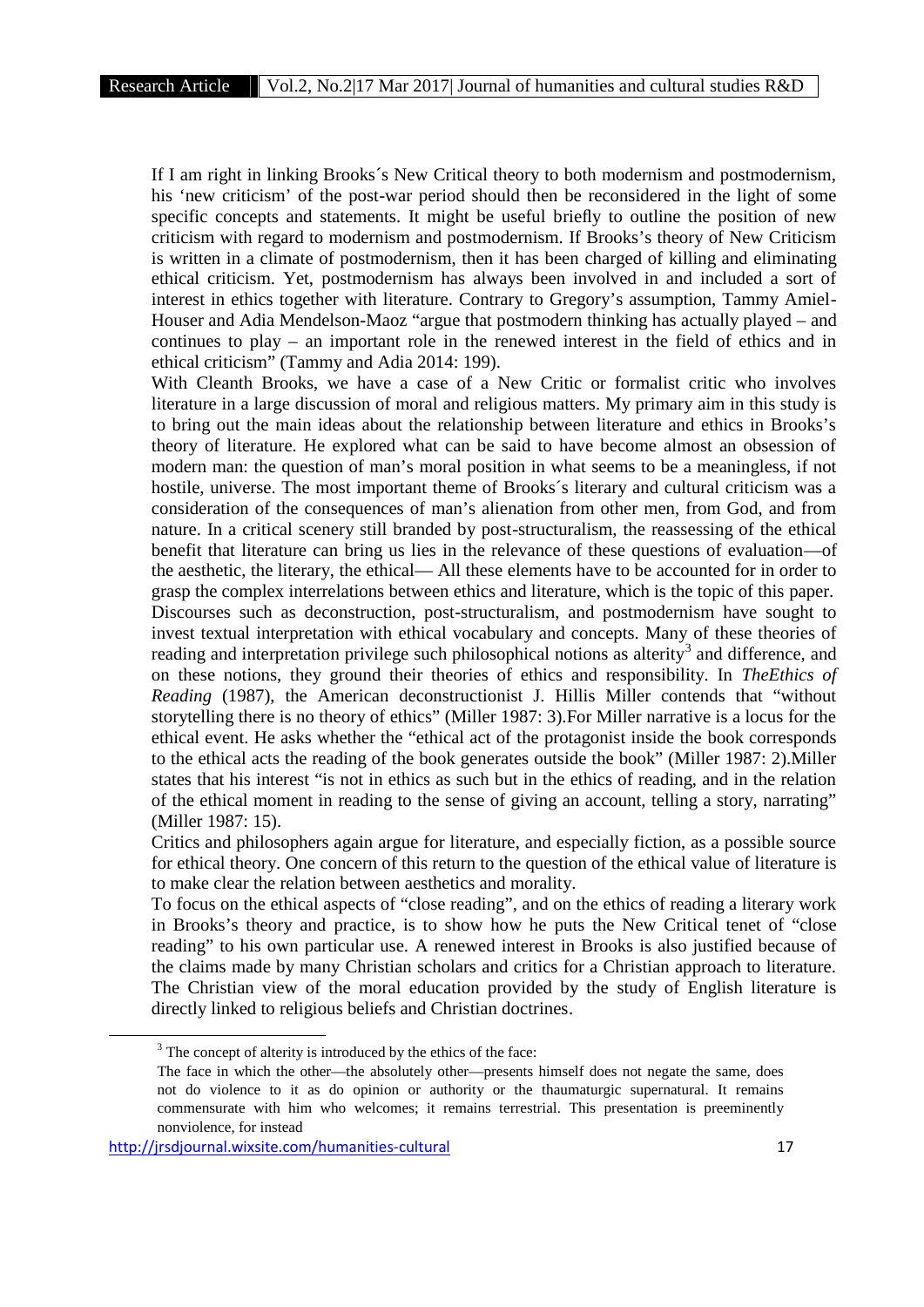There are many writings on Brooks. Still, only few contributions are considerable and worth reading. In the United States, there are two full-length books on Brooks: Lewis P. Simpson's *The Possibilities of Order: Cleanth Brooks and his Work* (1976) and Mark Royden Winchell's *Cleanth Brooks and the Rise of Modern Criticism* (1996). Simpson's book is a collection of biographical and especially critical essays by various authors. Winchell's is an extended biographical and critical work on Brooks. Robert V. Young concluded his 1997 review of Winchell's *Cleanth Brooks and the Rise of Modern Criticism* in the conservative journal *First Things* as follows:

Mark Royden Winchell has crafted a fine biography of Cleanth Brooks. He not only presents an effective narration of his subject's life, but he also shows why that life was important to American education and culture. This book provides a real sense of how much Brooks contributed to the academic study of literature, and of what a decline has occurred since he has been displaced by Michel Foucault as the most influential thinker in university English departments.(Young 1997: 52)

Beyond the US, there is *Cleanth Brooks: his Critical Formulations*, a collective volume edited by R.S. Singh and published in 1991 in New Delhi, India. Also in India there appeared *Cleanth Brooks: Theory and Practice*, by S.C. Hajela, published in New Delhi in 2007. Of longer works relevant to my study, though not dealing with Brooks exclusively, there is the recent collective volume *Rereading the New Criticism* (2012). In their introduction Miranda B. Hickman and John D. McIntyre state clearly the need to "recover […] the New Criticism" (Hickman and McIntyre 2012: 4). Their collection, writes Hickman, "aims to resist reductive understandings of what the New Critics did and stood for that have often pervaded accounts of them since their fall from disciplinary dominance" (Hickman and McIntyre 2012: 4). As such, Hickman and McIntyre claim, *Rereading the New Criticism* "participates in the recent wave of renewed attention to the New Criticism" (Hickman and McIntyre 2012: 2).

Indeed, other recent works too show a renewed interest in the works of the New Critics. Garrick Davis´s *Praising it New: The Best of the New Criticism* (2008), gathers pioneering essays by leading figures of the New Criticism "fabled for its formalist approach to literature, and especially for its techniques of `close reading´ that would become integral to academic literary studies in North America" (Hickman and McIntyre 2012: 1). Davis's project "seeks to reexamine in an interrogative spirit the development of the New Criticism, its significance, and its chief lines of thought, as well as to consider dimensions of its work relevant for contemporary literary and cultural studies" (Hickman and McIntyre 2012: 2).

Apart from the longer works mentioned, there are only separate essays, articles, or simply scattered references in books or literary reviews to Brooks's critical theory of literature. Most existing books and articles on Brooks show only superficial concern with the subject of morals in poetry. Moreover, even when critics and scholars seem to pay serious attention to the issue, they never attempt to do so in terms of a detailed and exclusive analysis. Instead, they refer to the problem of ethics in literature while dealing fundamentally with other issues in Brooks's criticism, and especially his method of reading literature or 'close reading'.

The turn to ethics which marks a change, is back in literary studies as it is in philosophy and political theory. Because of the recent ethical turn in the study of literature I think it is not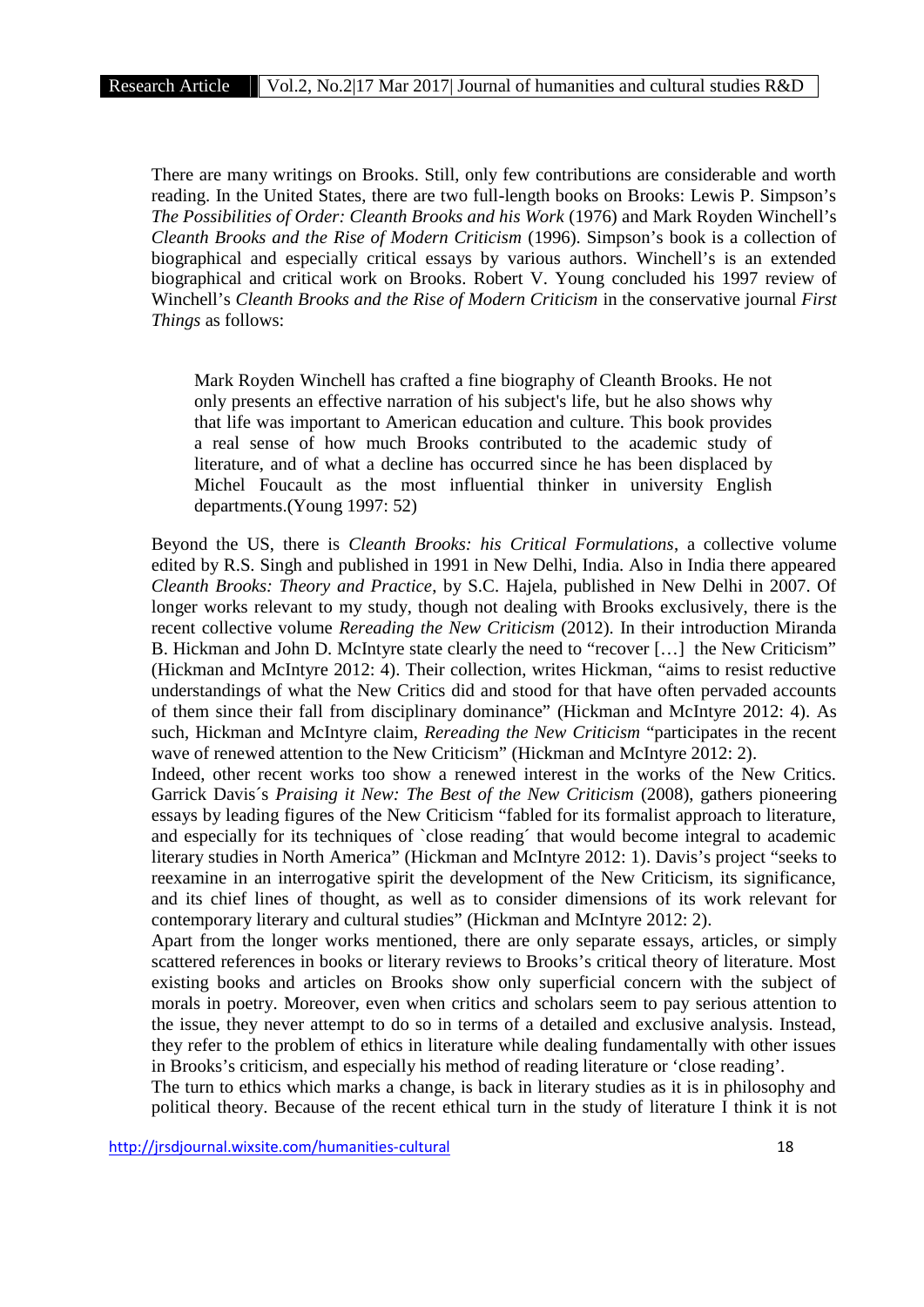only interesting, but also worthwhile and even important, to study the `forebears´ of present day `ethicists.´ The move in ethical theory towards narrative and away from a more general ethics of reading is beneficial for both literary criticism and philosophy. It provides those philosophers who see in literature a source for ethical theory the formal vocabulary and structural insights to consider the homologies between literary and ethical theory. In a parallel way, ethically oriented critics have found a new dimension to their interpretive task by showing interest in the philosophical tradition of ethical enquiry.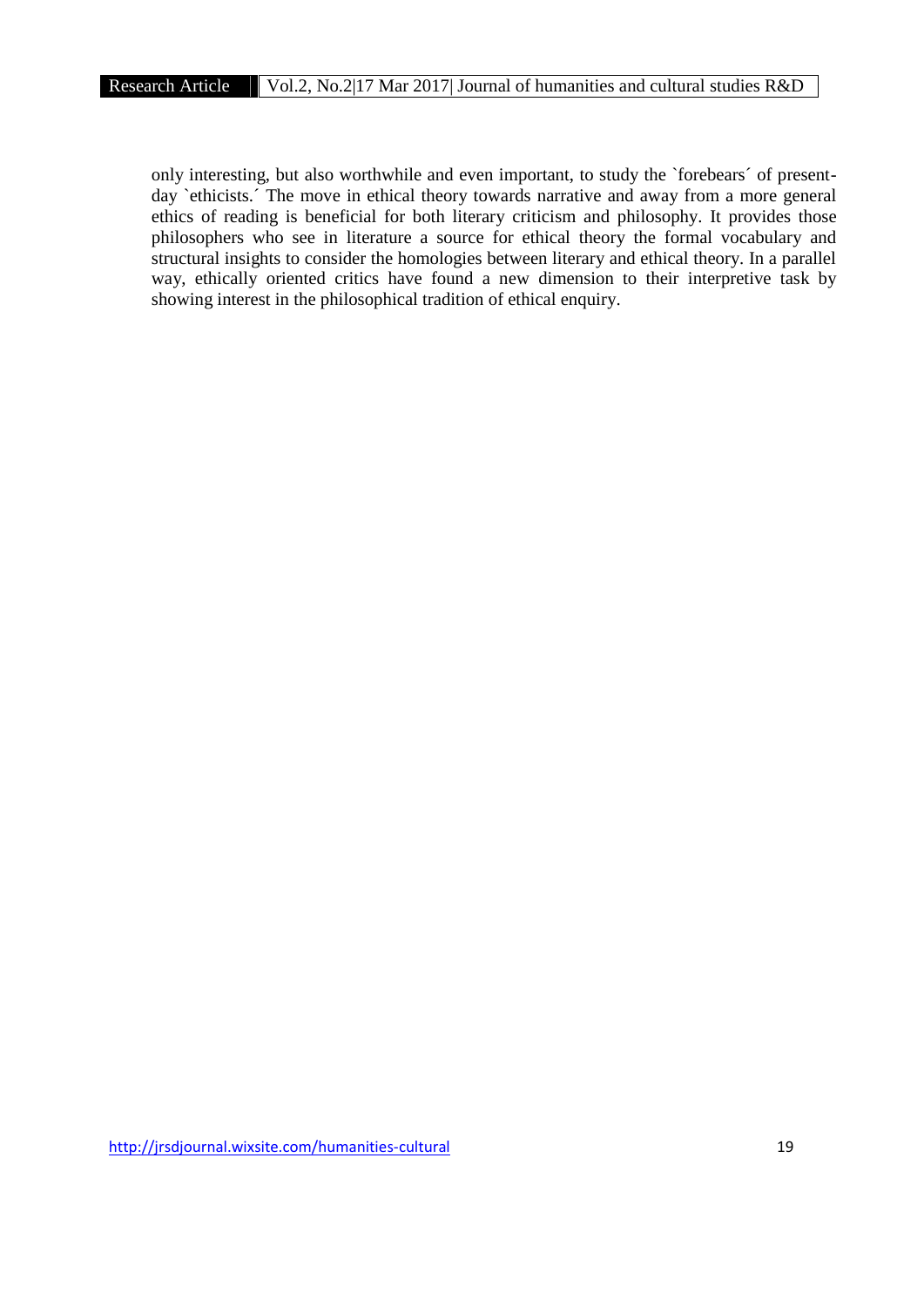## **References:**

- 1. Amiel-Houser, Tammy, and Adia Mendelson-Maoz. "Against Empathy: Levinas and Ethical Criticism in the 21st Century." *Journal of Literary Theory* 8.1 (2014): 199- 218.
- 2. Apter, E., Baker, H. A., Benhabib, S., Bennington, G., Cadava, E., Culler, J., ... & Kamuf, P. (2005). Forum: The Legacy of Jacques Derrida. *PMLA*, *120*(2), 464-494.
- 3. .Barish, Evelyn. (2014.) *The Double Life of Paul de Man*. WW Norton & Company,
- 4. Barthes, Ronald, 1989 *The Rustle of Language* Trans. Richard Howard; University of California Press
- 5. Bernstein, Richard J. *The new constellation: The ethical-political horizons of modernity/postmodernity*. MIT press, 1992.
- 6. Burt and Janie Vanpee, 1990 *Reading the Archive: On Texts and Institutions*, ed. E. S. by Yale University.
- 7. Culler, Jonathan. Beyond Interpretation: The Prospects of Contemporary Criticism. *Comparative Literature.* Vol. 28 N 3, Contemporary Criticism: Theory and Practice 1976 Duke University Press On behalf of the University of Oregon pp 244-256. http://www.jstor.org/stable/1769220
- 8. Accessed: 07/05/2016 12:33
- 9. ----- *The Pursuit of Signs: Semiotics, literature, deconstruction.* Routledge, London and New York 1981
- 10. Dahlern, Nina. (2012). *The Ethical Foundations of Postmodernity–Communicative Reality and Relative Individuals in Theory and North American Literature*. Diss. University of Hamburg,
- 11. De Man, Paul, and Andrzej Warminski. *Aesthetic ideology*. U of Minnesota Press, 1996.
- *12.* ----- *The resistance to theory*. Vol. 33. U of Minnesota Press, 1986.
- 13. ----- 'Roland Barthes and the Limits of Structuralism' *Reading the Archive: On Texts and Institutions*, ed. E. S. Burt and Janie Vanpee, 1990 by Yale University
- 14. ----- (1979). *Allegories of Reading*. New Haven and London: Yale UP.
- 15. —. October 3, (1983). *Blindness and Insight: Essays in the Rhetoric of Contemporary Criticism.* (Theory and History of Literature.Vol.7), Minneapolis: University of Minnesota Press.
- 16. Derrida, Jacques. (1967a). *De La Grammatologie*. Paris: Les Éditions De Minuit.
- 17. —. (1967b). *L'écriture et la Différence*, Paris: Collection Tel Quel Aux Éditions Du Seuil
- 18. —. (1973). *Speech and Phenomena*. Evanston: Northwestern University Press. —. (1978a). *Edmund Husserl's Origin of Geometry: An Introduction*. Lincoln: University of Nebraska Press.
- 19. —. (1982). *Margins of Philosophy*, trans. Alan Bass Chicago U.P. —. (1995). On the Name. Stanford, CA: St University Press.
- 20. —. (1997). *Of Gramatology*. Trans. Gayatri Chakravorty Spivak. Baltimore: John Hopkins University Press.
- 21. —. (1999). *Adieu to Emmanuel Lévinas*. Trans. Pascale-Anne Brault and Michael Naas. Stanford, CA: Stanford University Press.